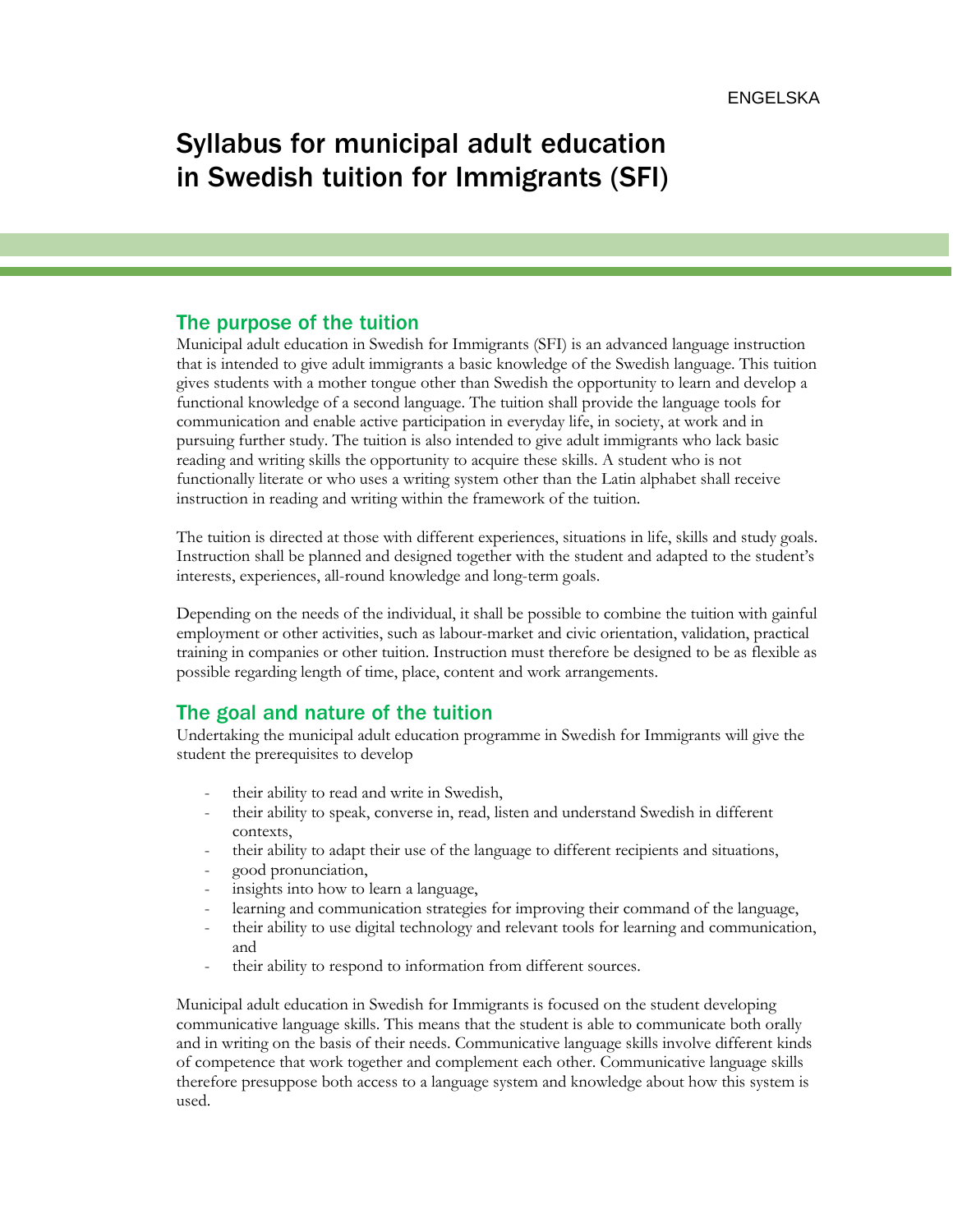Instruction shall give the student the opportunity to develop their knowledge and skills of different kinds to be able to make relevant language choices in relation to the communicative situation in question. Knowledge about the language system includes words, phrases, pronunciation and grammatical structures, while knowledge about language use involves learning how to construct a text and make functional language choices and adaptations in relation to the recipient and purpose. An important skill is also the ability to use strategies and different methods for putting across one's message as effectively as possible.

During instruction the student shall encounter different kinds of text where words, images and sound are used in combination both with and without digital tools. The instruction shall help the student develop an awareness of how language learning works and an insight into their own learning. The student shall also be given the opportunity to develop their intercultural skills by reflecting on their own cultural experiences and comparing these with the reality of everyday, social, student and working life in Sweden.

The instruction shall also help the student develop their skills in using digital technology and the relevant tools and media for information, communication and learning.

The instruction in basic reading and writing skills shall give the student the opportunity to

- develop their understanding of how written language conveys a message and how the language is constructed,
- develop their ability to use the language in different contexts,
- apply the most common rules of the written language,
- use reading and writing to learn, understand and express themselves,
- become aware of how to learn a language,
- develop some simple strategies for reading and writing for different purposes, and
- use digital technology and relevant aids for learning reading and writing.

#### The structure of the tuition

Municipal adult education in Swedish tuition for Immigrants consists of three different study paths: 1, 2 and 3 and also four different courses: A, B, C and D. Study path 1 consists of courses A, B, C and D, study path 2 of courses B, C and D, and study path 3 of courses C and D. The different study paths are directed at people with different backgrounds, circumstances and goals. The study paths show which entry course and rate of progress is suitable. A student starts their studies by taking the study path and the course offered on that study path that is best suited to their individual circumstances. The knowledge requirements for a course are the same regardless of study path.

Study path 1 is directed primarily at people who have had very little education, while study path 3 is for those who are more used to studying.

The assessment of which study path is suitable for a student and which course offered on that study path are those where the student ought to start shall be based on a mapping of their skills, circumstances and anything else that might be of significance for their chances of fulfilling the requirements.

The courses on the three study paths are designed differently depending on the student's study habits, educational background and skills in Swedish at the start of the course.

A student can finish taking the municipal adult education programme in Swedish tuition for Immigrants after each course. All students shall, however, be given the opportunity to continue as far as and including course D on their study path, along with the adaptation needed to ensure the student can fulfil the knowledge requirements.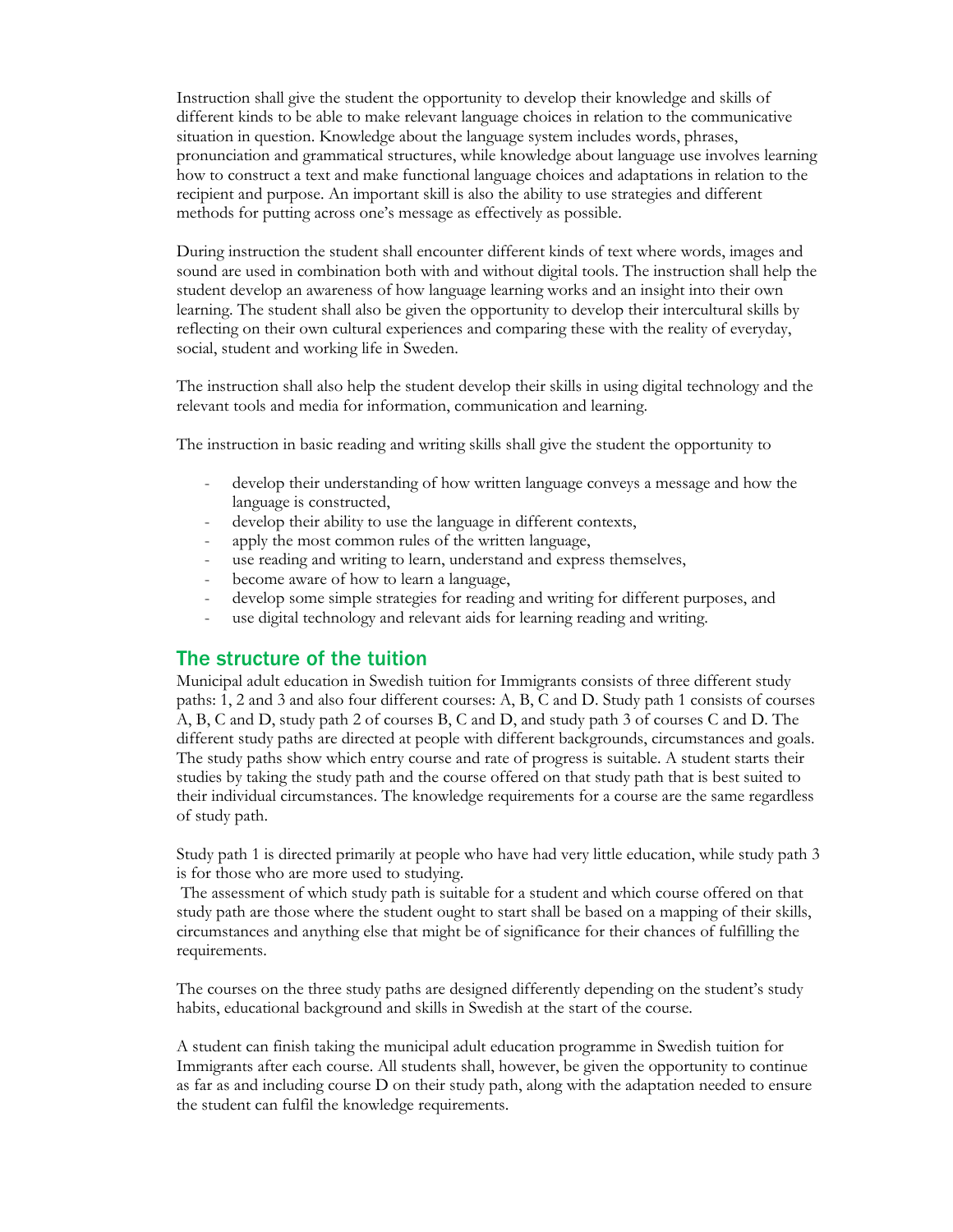# Learning basic reading and writing skills

The tuition in basic reading and writing skills is directed at those who have had no former education and those who have had little education and are not functionally literate. By undertaking the municipal adult education programme in Swedish tuition for Immigrants, especially if they choose study path 1, the student shall be given the opportunity to acquire basic skills in reading and writing, which includes studying in greater depth and automating their skills. Becoming functionally literate in a basic sense of the term can take a long time.

Instruction in basic reading and writing skills may also be needed on study paths 2 and 3 for students who are literate even if they have not mastered the Latin alphabet. In this case the learning process is designed differently.

The tuition in basic reading and writing skills is not linked to any of courses A-D but rather constitutes a separate part in combination with these courses. This is thus a process that can be ongoing the entire time the student is undertaking the municipal adult education programme in Swedish tuition for Immigrants to allow time for their skills to be automated. The instruction in basic reading and writing skills can be provided in the student's mother tongue or in another language the student knows well.

#### Assessment

The starting point for the assessment shall be the student's ability to use the Swedish language in an intelligible way for different purposes in everyday, social and working life and when pursuing further study. The assessment shall examine the student's skills in accordance with the knowledge requirements for the grades A, B, C, D and E. The knowledge requirements are based on five areas of knowledge: listening comprehension, reading comprehension, oral interaction, oral production and writing skills. The areas of knowledge shall not be assessed independently of each other, but rather the teacher must carry out an overall assessment of the student's language ability and base this on how well the student actually masters the use of the language. The correctness of the language shall be related to the complexity of both its content and the language.

In accordance with Chapter 20, Section 35 of the Education Act (2010:800), grades shall be awarded for each completed course. Grades are not awarded for the part of the course that focuses on basic reading and writing skills.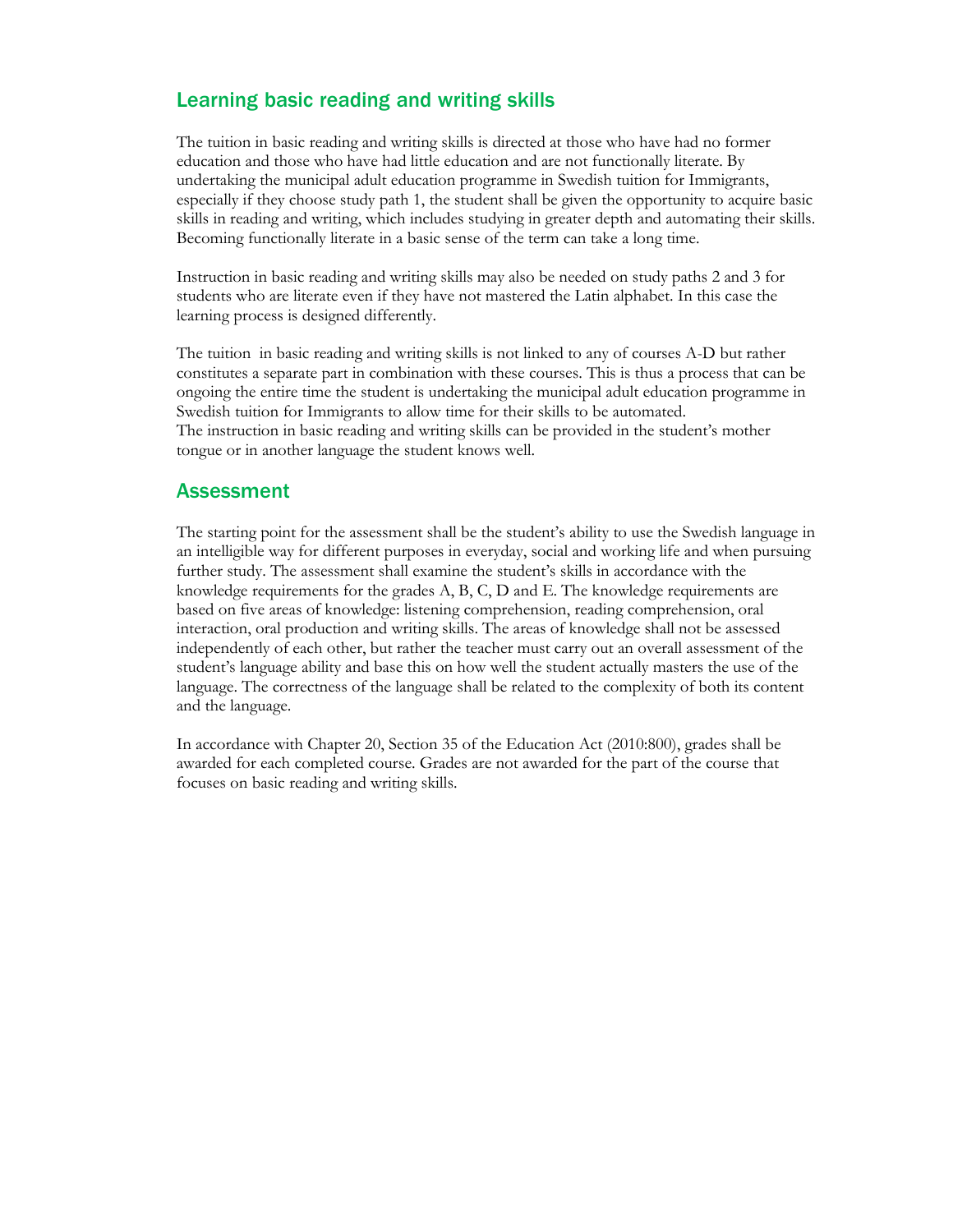*Listening comprehension*

# *Course A*

The pupil can, with support, understand clear, simple speech in concrete real-life, everyday situations.

| Grade E              | Grade D            | Grade C              | Grade B            | Grade A              |
|----------------------|--------------------|----------------------|--------------------|----------------------|
| The student          | Grade D means      | The student          | Grade B means      | The student          |
| understands          | that the knowledge | understands          | that the knowledge | understands          |
| common words         | requirements for E | simple phrases       | requirements for C | coherent phrases     |
| and simple           | and largely for C  | and sentences in     | and largely for A  | and sentences in     |
| phrases in a brief   | are fulfilled.     | a brief retelling of | are fulfilled.     | a brief retelling of |
| retelling of         |                    | incidents in         |                    | incidents in         |
| incidents in         |                    | everyday life, and   |                    | everyday life, and   |
| everyday life, and   |                    | understands          |                    | understands          |
| understands          |                    | adapted and clear    |                    | adapted and clear    |
| adapted and clear    |                    | information that is  |                    | information that is  |
| information that is  |                    | of interest to the   |                    | of interest to the   |
| of interest to the   |                    | student.             |                    | student.             |
| student.             |                    |                      |                    |                      |
|                      |                    | The student          |                    | The student          |
| The student          |                    | demonstrates an      |                    | demonstrates an      |
| demonstrates an      |                    | understanding of     |                    | understanding of     |
| understanding of     |                    | simple and           |                    | simple and           |
| simple and           |                    | commonly used        |                    | commonly used        |
| commonly used        |                    | oral instructions by |                    | oral instructions by |
| oral instructions by |                    | acting on them in a  |                    | acting on them in a  |
| acting on them in a  |                    | functional way.      |                    | very functional      |
| broadly              |                    |                      |                    | way.                 |
| functional way.      |                    |                      |                    |                      |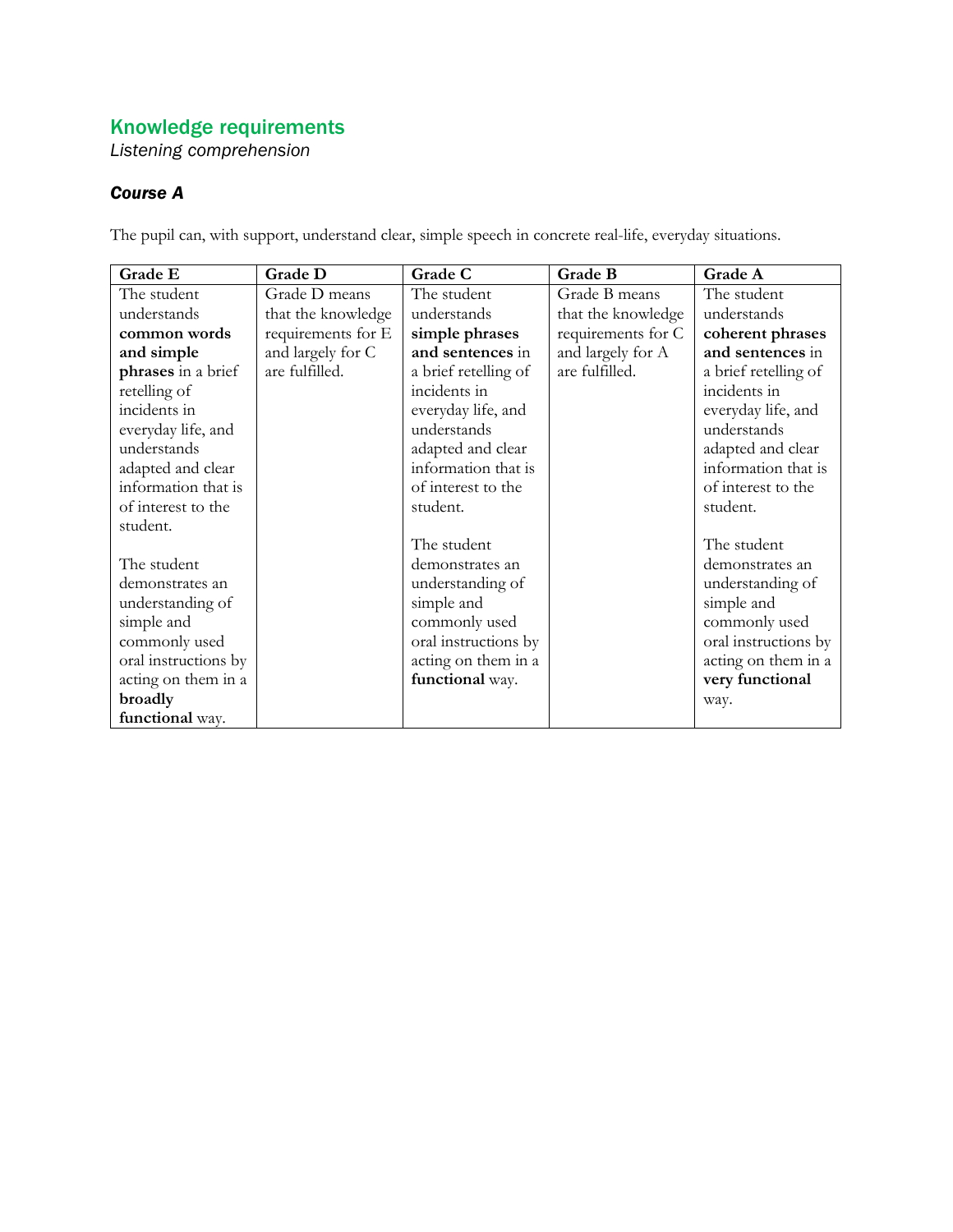The student can understand clear, simple speech in common situations in everyday life.

| Grade E              | <b>Grade D</b>     | Grade C              | Grade B            | Grade A              |
|----------------------|--------------------|----------------------|--------------------|----------------------|
| The student          | Grade D means      | The student          | Grade B means      | The student          |
| demonstrates an      | that the knowledge | demonstrates an      | that the knowledge | demonstrates an      |
| understanding of a   | requirements for E | understanding of a   | requirements for C | understanding of a   |
| brief retelling of   | and largely for C  | brief retelling of   | and largely for A  | brief retelling of   |
| incidents,           | are fulfilled.     | incidents,           | are fulfilled.     | incidents,           |
| conversations,       |                    | conversations,       |                    | conversations,       |
| information and      |                    | information and      |                    | information and      |
| adapted news on      |                    | adapted news on      |                    | adapted news on      |
| very familiar        |                    | very familiar        |                    | very familiar        |
| subjects by          |                    | subjects by          |                    | subjects by          |
| providing a simple   |                    | providing a simple   |                    | providing a simple   |
| summary of the       |                    | summary of the       |                    | summary of the       |
| main content.        |                    | main content and     |                    | main content and     |
|                      |                    | commenting on        |                    | commenting on        |
| The student          |                    | essential details.   |                    | essential details    |
| demonstrates an      |                    |                      |                    | and occasional       |
| understanding of     |                    | The student          |                    | nuances.             |
| short and clear oral |                    | demonstrates an      |                    |                      |
| messages and         |                    | understanding of     |                    | The student          |
| instructions in      |                    | short and clear oral |                    | demonstrates an      |
| everyday life by     |                    | messages and         |                    | understanding of     |
| acting on them in a  |                    | instructions in      |                    | short and clear oral |
| broadly              |                    | everyday life by     |                    | messages and         |
| functional way.      |                    | acting on them in a  |                    | instructions in      |
|                      |                    | functional way.      |                    | everyday life by     |
|                      |                    |                      |                    | acting on them in a  |
|                      |                    |                      |                    | very functional      |
|                      |                    |                      |                    | way.                 |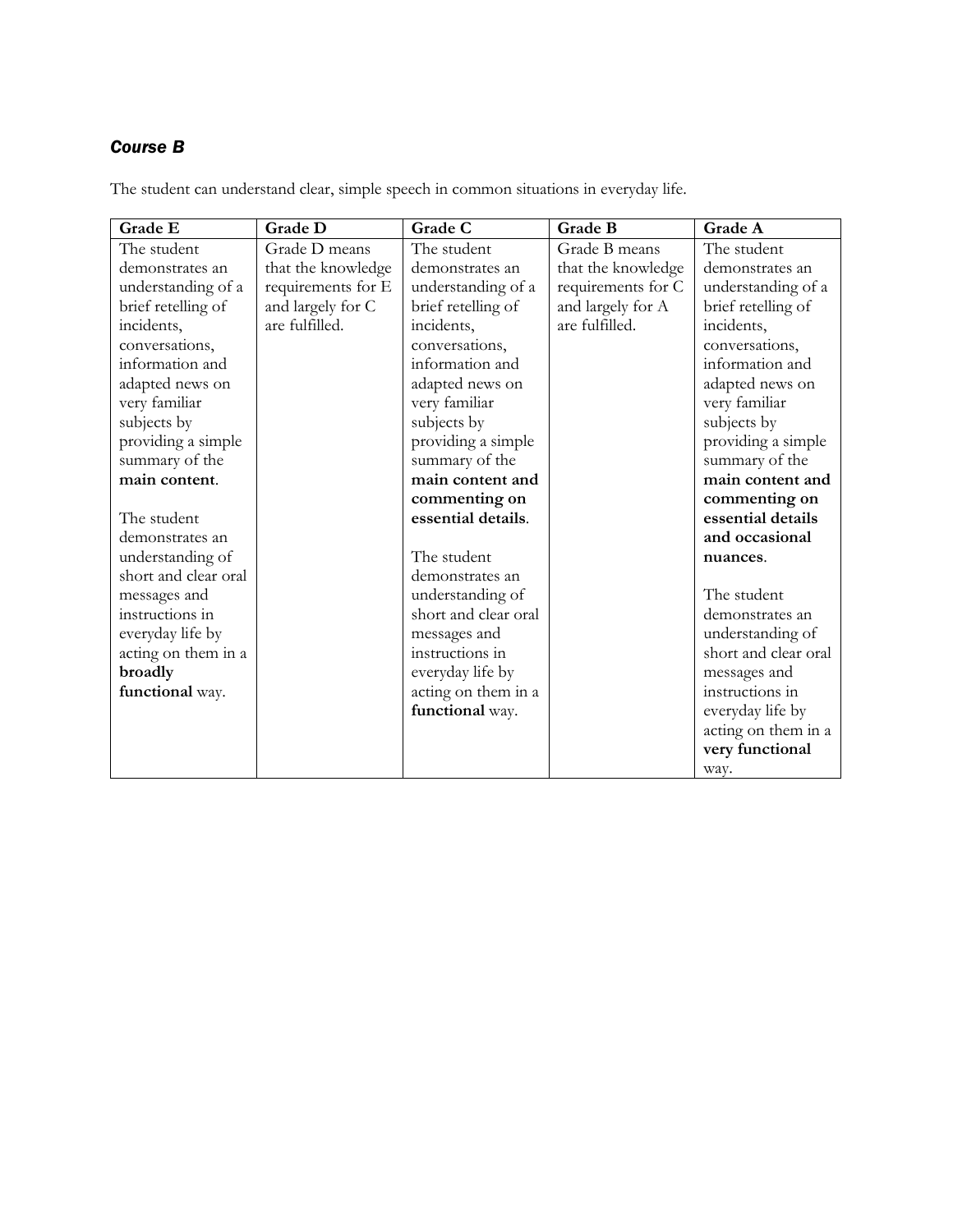The student can understand clear, simple speech in common situations in everyday, social, student and working life.

| Grade E              | Grade D            | Grade C              | Grade B            | Grade A              |
|----------------------|--------------------|----------------------|--------------------|----------------------|
| The student          | Grade D means      | The student          | Grade B means      | The student          |
| demonstrates an      | that the knowledge | demonstrates an      | that the knowledge | demonstrates an      |
| understanding of a   | requirements for E | understanding of a   | requirements for C | understanding of a   |
| retelling of         | and largely for C  | retelling of         | and largely for A  | retelling of         |
| incidents,           | are fulfilled.     | incidents,           | are fulfilled.     | incidents,           |
| descriptions,        |                    | descriptions,        |                    | descriptions,        |
| conversations,       |                    | conversations,       |                    | conversations,       |
| information and      |                    | information and      |                    | information and      |
| news in brief on     |                    | news in brief on     |                    | news in brief on     |
| familiar subjects by |                    | familiar subjects by |                    | familiar subjects by |
| providing a simple   |                    | providing a simple   |                    | providing a simple   |
| summary of the       |                    | summary of the       |                    | summary of the       |
| main content.        |                    | main content and     |                    | main content and     |
|                      |                    | commenting on        |                    | commenting on        |
| The student          |                    | essential details.   |                    | essential details    |
| demonstrates an      |                    |                      |                    | and certain          |
| understanding of     |                    | The student          |                    | nuances.             |
| simple and clear     |                    | demonstrates an      |                    |                      |
| oral messages and    |                    | understanding of     |                    | The student          |
| instructions by      |                    | simple and clear     |                    | demonstrates an      |
| acting on them in a  |                    | oral messages and    |                    | understanding of     |
| broadly              |                    | instructions by      |                    | simple and clear     |
| functional way.      |                    | acting on them in a  |                    | oral messages and    |
|                      |                    | functional way.      |                    | instructions by      |
|                      |                    |                      |                    | acting on them in a  |
|                      |                    |                      |                    | very functional      |
|                      |                    |                      |                    | way.                 |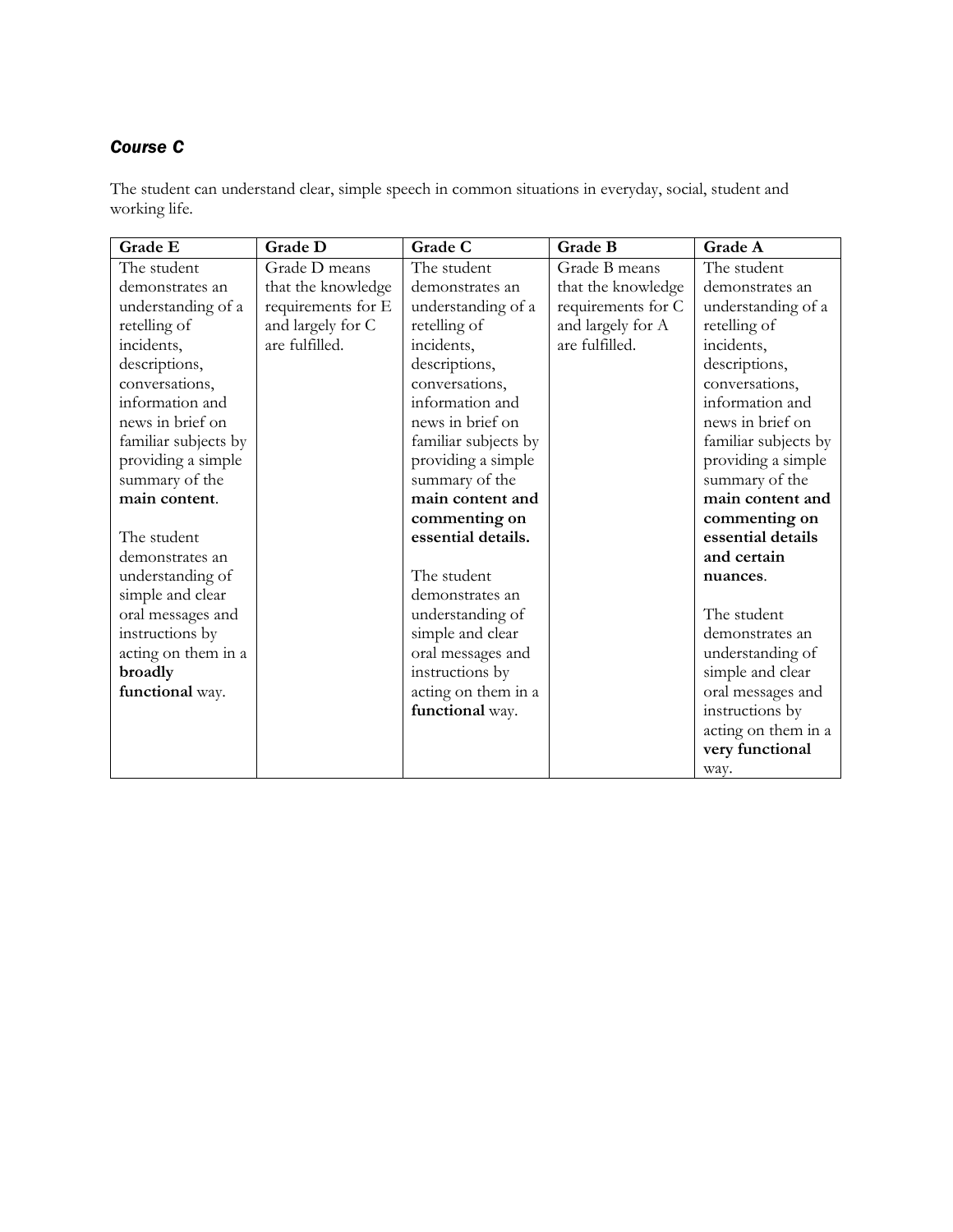The student can understand clear speech in informal and more formal situations in everyday, social, student and working life.

| Grade E              | Grade D            | Grade C              | Grade B            | Grade A              |
|----------------------|--------------------|----------------------|--------------------|----------------------|
| The student          | Grade D means      | The student          | Grade B means      | The student          |
| demonstrates an      | that the knowledge | demonstrates an      | that the knowledge | demonstrates an      |
| understanding of     | requirements for E | understanding of     | requirements for C | understanding of     |
| accounts,            | and largely for C  | accounts,            | and largely for A  | accounts,            |
| descriptions,        | are fulfilled.     | descriptions,        | are fulfilled.     | descriptions,        |
| conversations,       |                    | conversations,       |                    | conversations,       |
| discussions,         |                    | discussions,         |                    | discussions,         |
| information and      |                    | information and      |                    | information and      |
| news on familiar     |                    | news on familiar     |                    | news on familiar     |
| subjects by          |                    | subjects by          |                    | subjects by          |
| providing a          |                    | providing a          |                    | providing a          |
| summary of the       |                    | summary of the       |                    | summary of the       |
| main content.        |                    | main content and     |                    | main content and     |
|                      |                    | commenting on        |                    | commenting on        |
| The student          |                    | essential details.   |                    | essential details    |
| demonstrates an      |                    |                      |                    | and certain          |
| understanding of     |                    | The student          |                    | nuances.             |
| detailed and clear   |                    | demonstrates an      |                    |                      |
| oral instructions by |                    | understanding of     |                    | The student          |
| acting on them in a  |                    | detailed and clear   |                    | demonstrates an      |
| broadly              |                    | oral instructions by |                    | understanding of     |
| functional way.      |                    | acting on them in a  |                    | detailed and clear   |
|                      |                    | functional way       |                    | oral instructions by |
|                      |                    |                      |                    | acting on them in a  |
|                      |                    |                      |                    | very functional      |
|                      |                    |                      |                    | way.                 |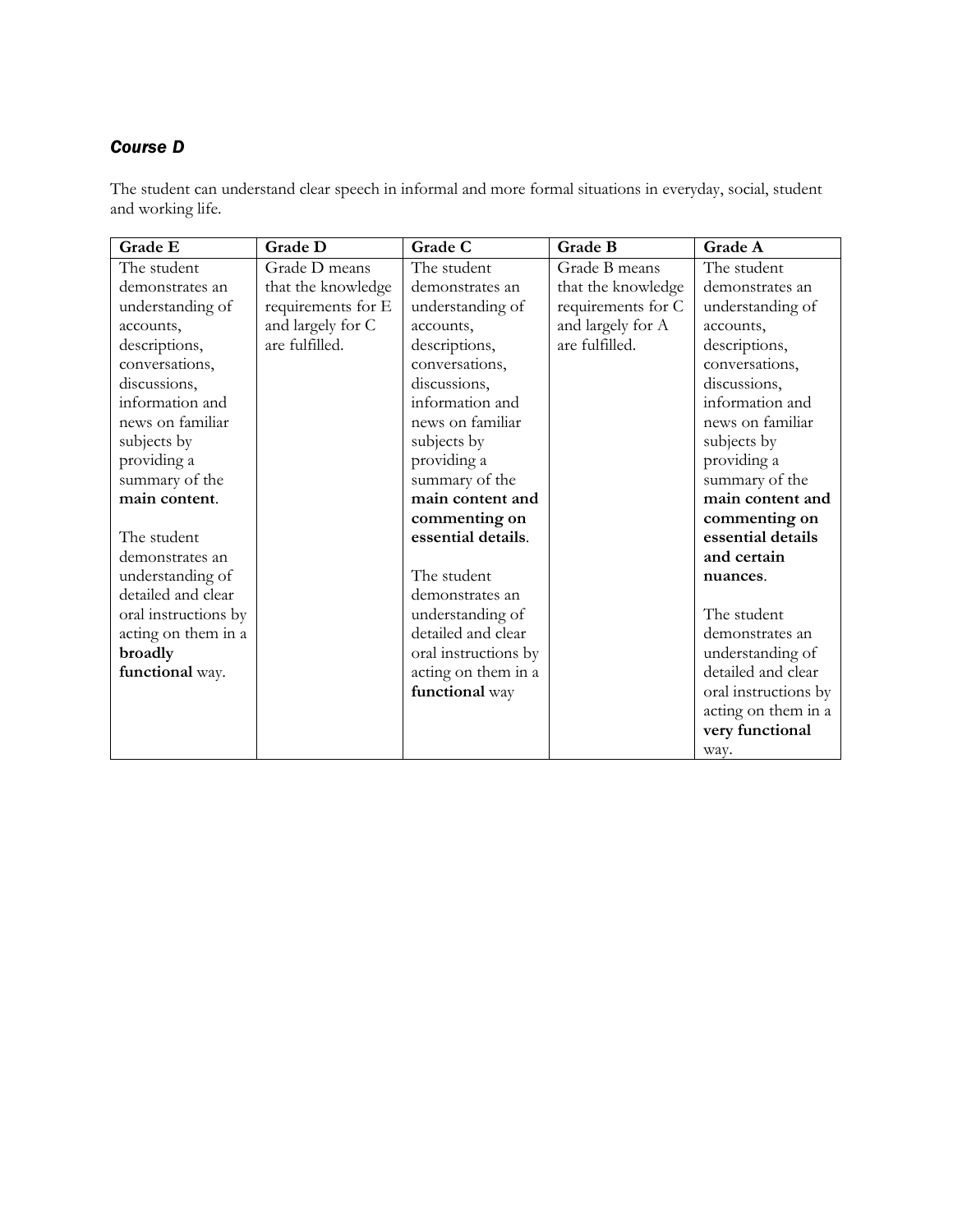*Reading comprehension*

# *Course A*

The student can retrieve, read and understand simple information in real-life, everyday situations.

| Grade E               | Grade D            | Grade C               | Grade B            | Grade A               |
|-----------------------|--------------------|-----------------------|--------------------|-----------------------|
| The student           | Grade D means      | The student           | Grade B means      | The student           |
| retrieves and         | that the knowledge | retrieves and         | that the knowledge | retrieves and         |
| understands           | requirements for E | understands           | requirements for C | understands           |
| information in the    | and largely for C  | information in the    | and largely for A  | information in the    |
| form of <b>common</b> | are fulfilled.     | form of <b>common</b> | are fulfilled.     | form of <b>common</b> |
| words and             |                    | words and             |                    | words and             |
| symbols and very      |                    | symbols and           |                    | symbols and also      |
| simple phrases.       |                    | simple phrases.       |                    | simple phrases        |
|                       |                    |                       |                    | and sentences.        |
| The student reads     |                    | The student reads     |                    |                       |
| and understands       |                    | and understands       |                    | The student reads     |
| adapted and very      |                    | adapted, simple       |                    | and understands       |
| simple texts on a     |                    | texts on a very       |                    | short, simple         |
| very familiar         |                    | familiar subject.     |                    | texts on a very       |
| subject.              |                    |                       |                    | familiar subject.     |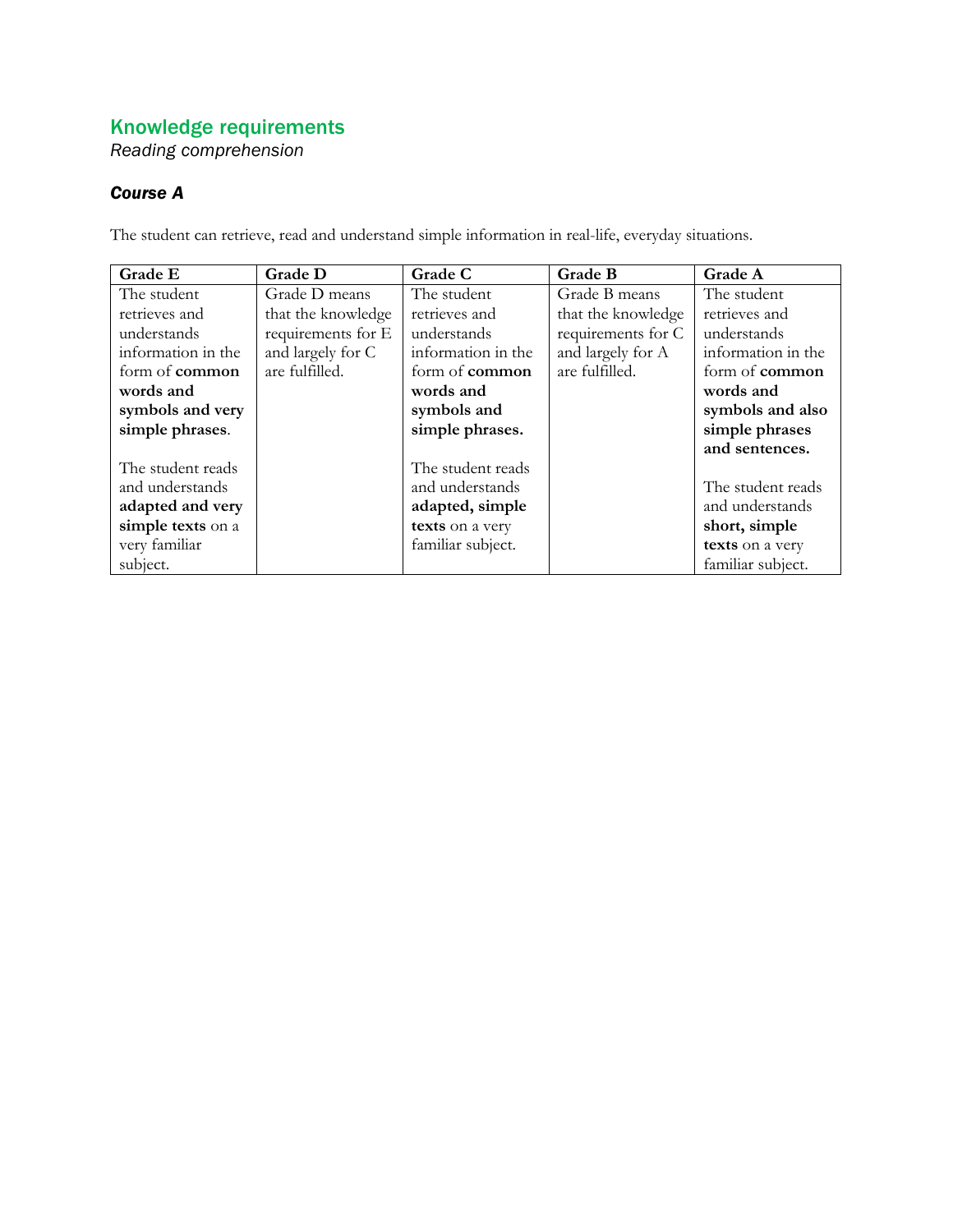The student can read, understand and use simple texts in familiar situations in everyday life.

| Grade E             | Grade D            | Grade C             | Grade B            | Grade A             |
|---------------------|--------------------|---------------------|--------------------|---------------------|
| The student reads   | Grade D means      | The student reads   | Grade B means      | The student reads   |
| adapted narrative   | that the knowledge | adapted narrative   | that the knowledge | adapted narrative   |
| and descriptive     | requirements for E | and descriptive     | requirements for C | and descriptive     |
| texts on very       | and largely for C  | texts on very       | and largely for A  | texts on very       |
| familiar subjects   | are fulfilled.     | familiar subjects   | are fulfilled.     | familiar subjects   |
| and demonstrates    |                    | and demonstrates    |                    | and demonstrates    |
| an understanding    |                    | an understanding    |                    | an understanding    |
| by providing a      |                    | by providing a      |                    | by providing a      |
| simple summary of   |                    | simple summary of   |                    | simple summary of   |
| the main            |                    | the main content    |                    | the main content    |
| content.            |                    | and commenting      |                    | and commenting      |
|                     |                    | on essential        |                    | on essential        |
| The student         |                    | details.            |                    | details and         |
| demonstrates an     |                    |                     |                    | occasional          |
| understanding of    |                    | The student         |                    | nuances.            |
| personal messages,  |                    | demonstrates an     |                    |                     |
| concrete            |                    | understanding of    |                    | The student         |
| information and     |                    | personal messages,  |                    | demonstrates an     |
| short, clear and    |                    | concrete            |                    | understanding of    |
| simple instructions |                    | information and     |                    | personal messages,  |
| by acting on these  |                    | short, clear and    |                    | concrete            |
| in a broadly        |                    | simple instructions |                    | information and     |
| functional way.     |                    | by acting on these  |                    | short, clear and    |
| The student selects |                    | in a functional     |                    | simple instructions |
| and uses several    |                    | way.                |                    | by acting on these  |
| reading strategies  |                    |                     |                    | in a very           |
| in a broadly        |                    | The student selects |                    | functional way.     |
| functional way.     |                    | and uses several    |                    |                     |
|                     |                    | reading strategies  |                    | The student selects |
|                     |                    | in an appropriate   |                    | and uses several    |
|                     |                    | way.                |                    | reading strategies  |
|                     |                    |                     |                    | in an appropriate   |
|                     |                    |                     |                    | and effective way.  |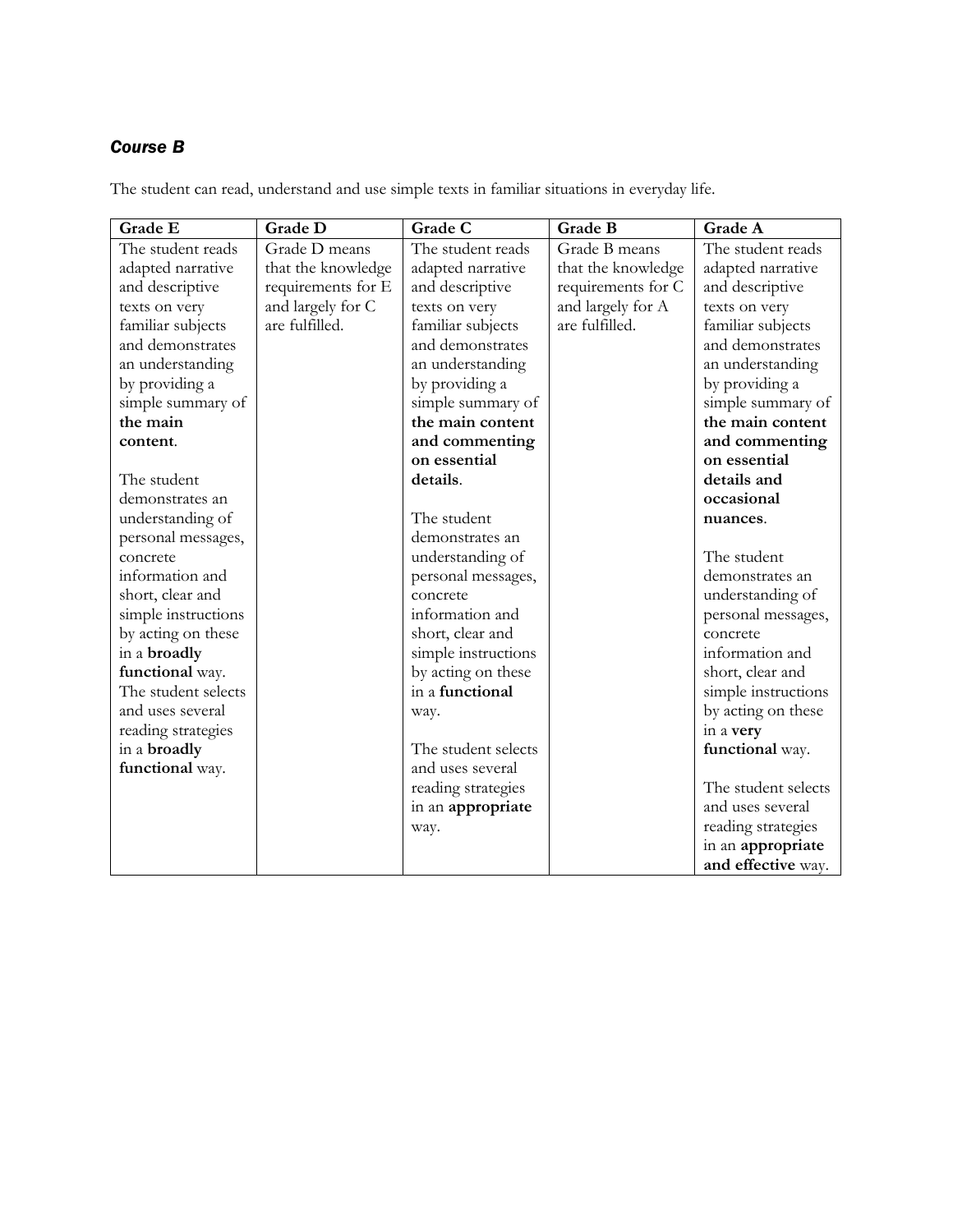The student can read, understand and use simple, commonly occurring texts in everyday, social, student and working life.

| Grade E              | <b>Grade D</b>     | Grade C              | Grade B            | Grade A              |
|----------------------|--------------------|----------------------|--------------------|----------------------|
| The student reads    | Grade D means      | The student reads    | Grade B means      | The student reads    |
| short narrative and  | that the knowledge | short narrative and  | that the knowledge | short narrative and  |
| descriptive texts on | requirements for E | descriptive texts on | requirements for C | descriptive texts on |
| familiar subjects    | and largely for C  | familiar subjects    | and largely for A  | familiar subjects    |
| and demonstrates     | are fulfilled.     | and demonstrates     | are fulfilled.     | and demonstrates     |
| an understanding     |                    | an understanding     |                    | an understanding     |
| by providing a       |                    | by providing a       |                    | by providing a       |
| simple summary of    |                    | simple summary of    |                    | simple summary of    |
| the main             |                    | the main content     |                    | the main content     |
| content.             |                    | and commenting       |                    | and commenting       |
|                      |                    | on essential         |                    | on essential         |
| The student          |                    | details.             |                    | details and          |
| retrieves specific   |                    |                      |                    | certain nuances.     |
| information from     |                    | The student          |                    |                      |
| simple factual       |                    | retrieves specific   |                    | The student          |
| texts, tables and    |                    | information from     |                    | retrieves specific   |
| diagrams, and        |                    | simple factual       |                    | information from     |
| presents a simple    |                    | texts, tables and    |                    | simple factual       |
| argument on the      |                    | diagrams, and        |                    | texts, tables and    |
| information.         |                    | presents a more      |                    | diagrams, and        |
|                      |                    | elaborate            |                    | presents a well-     |
| The student          |                    | argument on the      |                    | developed            |
| demonstrates an      |                    | information.         |                    | argument on the      |
| understanding of     |                    |                      |                    | information.         |
| short, clear         |                    | The student          |                    |                      |
| instructions and     |                    | demonstrates an      |                    | The student          |
| regulations by       |                    | understanding of     |                    | demonstrates an      |
| acting on them in a  |                    | short, clear         |                    | understanding of     |
| broadly              |                    | instructions and     |                    | short, clear         |
| functional way.      |                    | regulations by       |                    | instructions and     |
|                      |                    | acting on them in a  |                    | regulations by       |
| The student selects  |                    | functional way.      |                    | acting on them in a  |
| and uses in a        |                    |                      |                    | very functional      |
| broadly              |                    | The student selects  |                    | way. The student     |
| functional way       |                    | and uses in an       |                    | selects and uses in  |
| different reading    |                    | appropriate way      |                    | an appropriate       |
| strategies           |                    | different reading    |                    | and effective way    |
| depending on the     |                    | strategies           |                    | different reading    |
| purpose for          |                    | depending on the     |                    | strategies           |
| reading              |                    | purpose for          |                    | depending on the     |
|                      |                    | reading.             |                    | purpose for          |
|                      |                    |                      |                    | reading.             |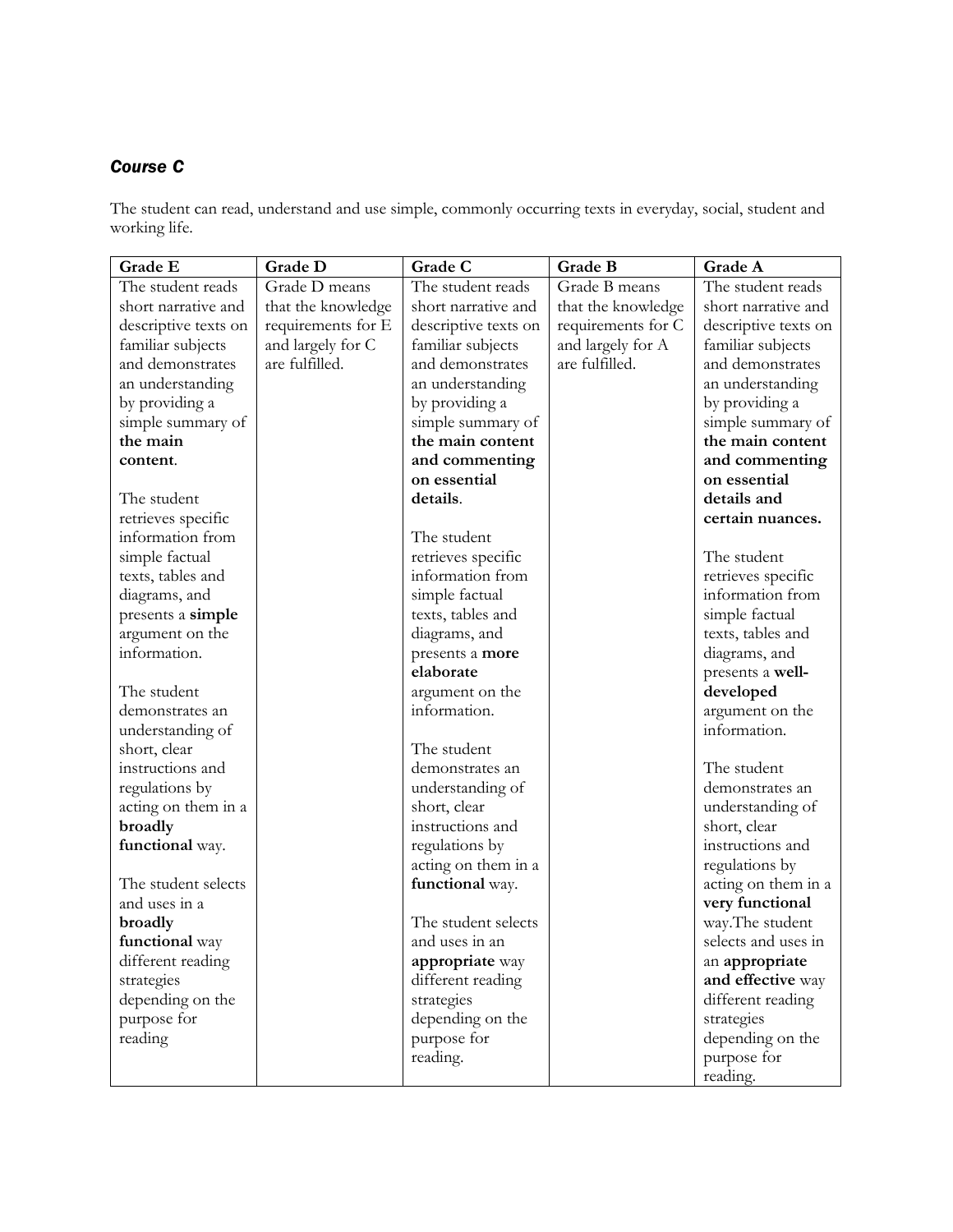The student can read, understand and use simple texts containing a certain degree of complexity in everyday, social, student and working life.

| Grade E              | Grade D            | Grade C              | Grade B            | Grade A              |
|----------------------|--------------------|----------------------|--------------------|----------------------|
| The student reads    | Grade D means      | The student reads    | Grade B means      | The student reads    |
| narrative,           | that the knowledge | narrative,           | that the knowledge | narrative,           |
| descriptive and      | requirements for E | descriptive and      | requirements for C | descriptive and      |
| argumentative texts  | and largely for C  | argumentative texts  | and largely for A  | argumentative texts  |
| on familiar subjects | are fulfilled.     | on familiar subjects | are fulfilled.     | on familiar subjects |
| and demonstrates     |                    | and demonstrates     |                    | and demonstrates     |
| an understanding     |                    | an understanding     |                    | an understanding     |
| by providing a       |                    | by providing a       |                    | by providing a       |
| summary of the       |                    | summary of the       |                    | summary of the       |
| main content.        |                    | main content and     |                    | main content and     |
|                      |                    | commenting on        |                    | commenting on        |
| The student          |                    | essential details.   |                    | essential details    |
| retrieves specific   |                    |                      |                    | and certain          |
| information from     |                    | The student          |                    | nuances.             |
| factual texts and    |                    | retrieves specific   |                    |                      |
| presents a simple    |                    | information from     |                    | The student          |
| argument on the      |                    | factual texts and    |                    | retrieves specific   |
| information.         |                    | presents a more      |                    | information from     |
|                      |                    | elaborate            |                    | factual texts and    |
| The student          |                    | argument on the      |                    | presents a well-     |
| demonstrates an      |                    | information.         |                    | developed            |
| understanding of     |                    |                      |                    | argument on the      |
| clear instructions   |                    | The student          |                    | information.         |
| and regulations by   |                    | demonstrates an      |                    |                      |
| acting on them in a  |                    | understanding of     |                    | The student          |
| broadly              |                    | clear instructions   |                    | demonstrates an      |
| functional way.      |                    | and regulations by   |                    | understanding of     |
|                      |                    | acting on them in a  |                    | clear instructions   |
| The student selects  |                    | functional way.      |                    | and regulations by   |
| and uses in a        |                    |                      |                    | acting on them in a  |
| broadly              |                    | The student selects  |                    | very functional      |
| functional way       |                    | and uses in an       |                    | way.                 |
| different reading    |                    | appropriate way      |                    |                      |
| strategies           |                    | different reading    |                    | The student selects  |
| depending on the     |                    | strategies           |                    | and uses in an       |
| purpose for          |                    | depending on the     |                    | appropriate and      |
| reading.             |                    | purpose for          |                    | effective way        |
|                      |                    | reading.             |                    | different reading    |
|                      |                    |                      |                    | strategies           |
|                      |                    |                      |                    | depending on the     |
|                      |                    |                      |                    | purpose for          |
|                      |                    |                      |                    | reading.             |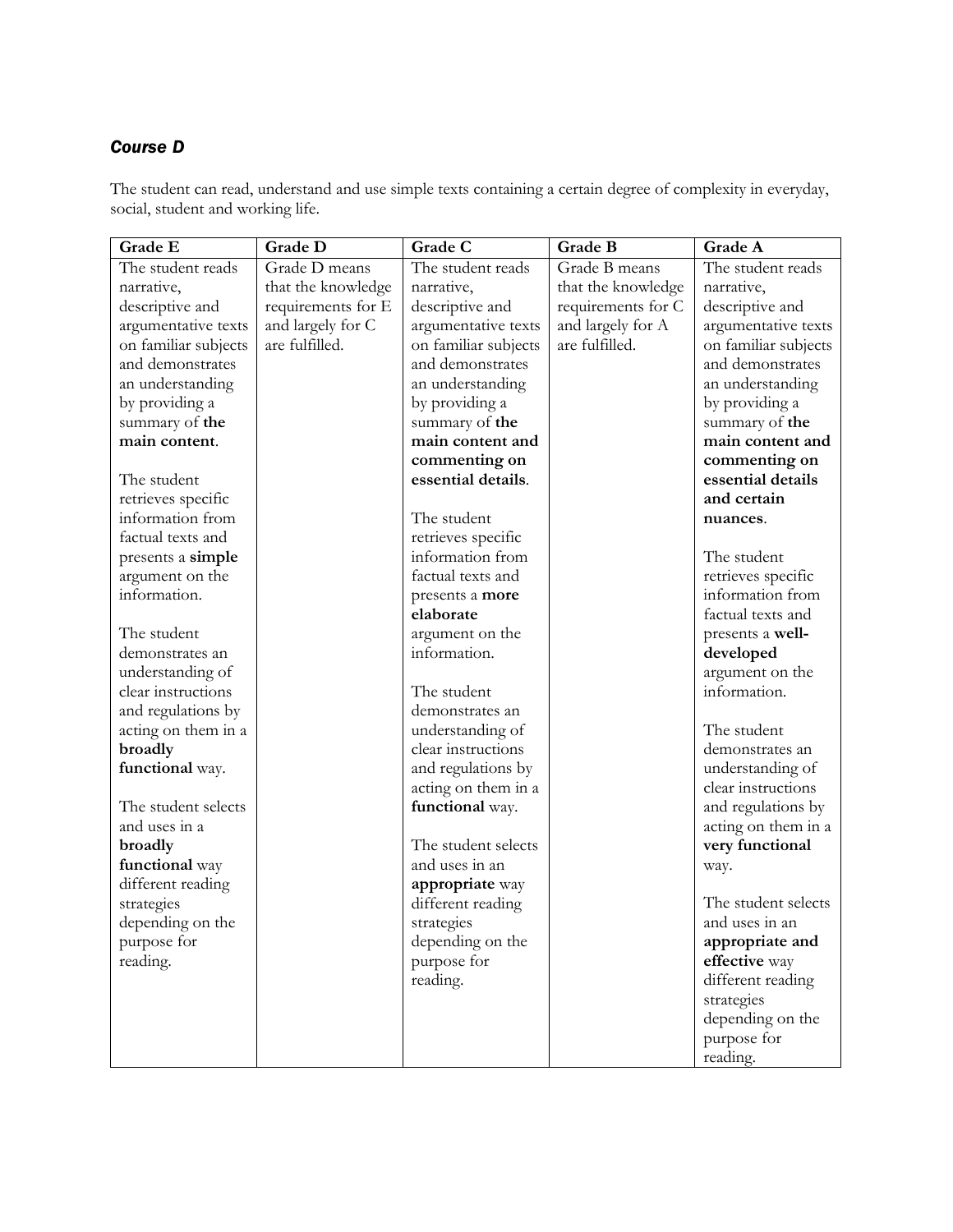*Oral interaction*

#### *Course A*

The student can establish social contact and, with support, communicate in concrete real-life everyday situations.

| Grade E              | Grade D            | Grade C              | Grade B            | Grade A              |
|----------------------|--------------------|----------------------|--------------------|----------------------|
| The student takes    | Grade D means      | The student takes    | Grade B means      | The student takes    |
| part in very simple, | that the knowledge | part in very simple, | that the knowledge | part in very simple, |
| everyday             | requirements for E | everyday             | requirements for C | everyday             |
| conversation by      | and largely for C  | conversation by      | and largely for A  | conversation by      |
| using words and      | are fulfilled.     | using words and      | are fulfilled.     | using words,         |
| simple forms of      |                    | common phrases       |                    | phrases and          |
| greeting, polite     |                    | and asking and       |                    | sentences and        |
| phrases and          |                    | answering simple     |                    | asking and           |
| forms of farewell    |                    | questions where      |                    | answering simple     |
| and asking and       |                    | there is a specific  |                    | questions where      |
| answering simple     |                    | need.                |                    | there is a specific  |
| questions where      |                    |                      |                    | need.                |
| there is a specific  |                    | The student selects  |                    |                      |
| need.                |                    | and uses in an       |                    | The student selects  |
|                      |                    | appropriate way      |                    | and uses in an       |
| The student selects  |                    | gestures, questions  |                    | appropriate and      |
| and uses in a        |                    | and other strategies |                    | effective way        |
| broadly              |                    | to understand and    |                    | gestures, questions  |
| functional way       |                    | to make              |                    | and other strategies |
| gestures, questions  |                    | themselves           |                    | to understand and    |
| and other strategies |                    | understood.          |                    | to make              |
| to understand and    |                    |                      |                    | themselves           |
| to make              |                    |                      |                    | understood.          |
| themselves           |                    |                      |                    |                      |
| understood.          |                    |                      |                    |                      |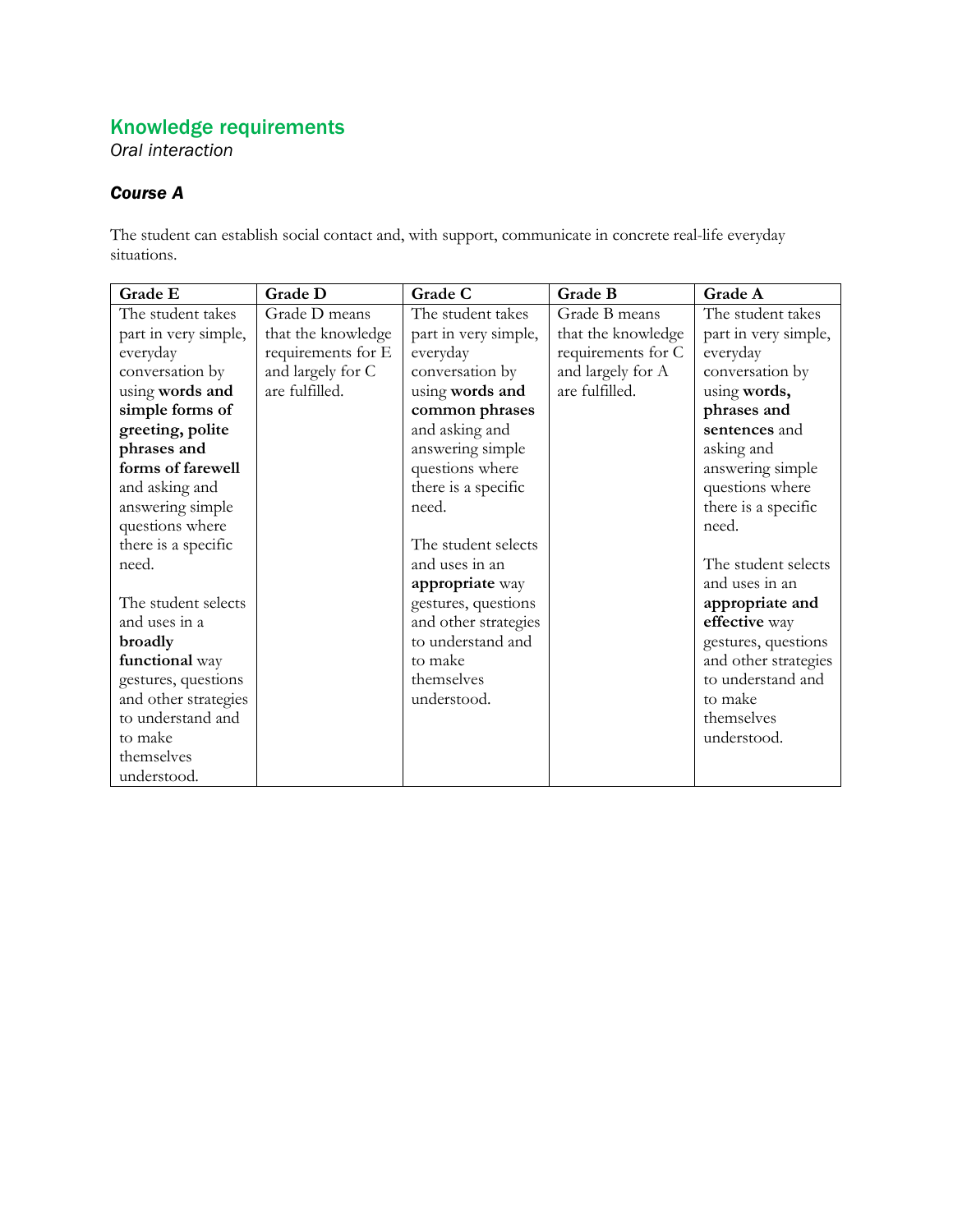| Grade E             | <b>Grade D</b>     | Grade C             | Grade B            | Grade A             |
|---------------------|--------------------|---------------------|--------------------|---------------------|
| The student takes   | Grade D means      | The student takes   | Grade B means      | The student takes   |
| part in simple      | that the knowledge | part in simple      | that the knowledge | part in simple      |
| conversation on     | requirements for E | conversation on     | requirements for C | conversation on     |
| very familiar       | and largely for C  | very familiar       | and largely for A  | very familiar       |
| subjects by         | are fulfilled.     | subjects by         | are fulfilled.     | subjects by         |
| providing and       |                    | providing and       |                    | providing and       |
| reacting to         |                    | reacting to         |                    | reacting to         |
| statements,         |                    | statements,         |                    | statements,         |
| opinions and        |                    | opinions and        |                    | opinions and        |
| wishes, and by      |                    | wishes, and by      |                    | wishes, and by      |
| asking and          |                    | asking and          |                    | asking and          |
| answering           |                    | answering           |                    | answering           |
| questions in a way  |                    | questions in a way  |                    | questions in a way  |
| that keeps the      |                    | that keeps the      |                    | that keeps the      |
| conversation going  |                    | conversation going  |                    | conversation going  |
| to a certain        |                    | relatively well.    |                    | very well.          |
| extent.             |                    |                     |                    |                     |
|                     |                    | The student selects |                    | The student selects |
| The student selects |                    | and uses in an      |                    | and uses in an      |
| and uses in a       |                    | appropriate way     |                    | appropriate and     |
| broadly             |                    | strategies for      |                    | effective way       |
| functional way      |                    | understanding and   |                    | strategies for      |
| strategies for      |                    | making themselves   |                    | understanding and   |
| understanding and   |                    | understood.         |                    | making themselves   |
| making themselves   |                    |                     |                    | understood.         |
| understood.         |                    |                     |                    |                     |

The student can, with support, communicate in common situations in everyday life.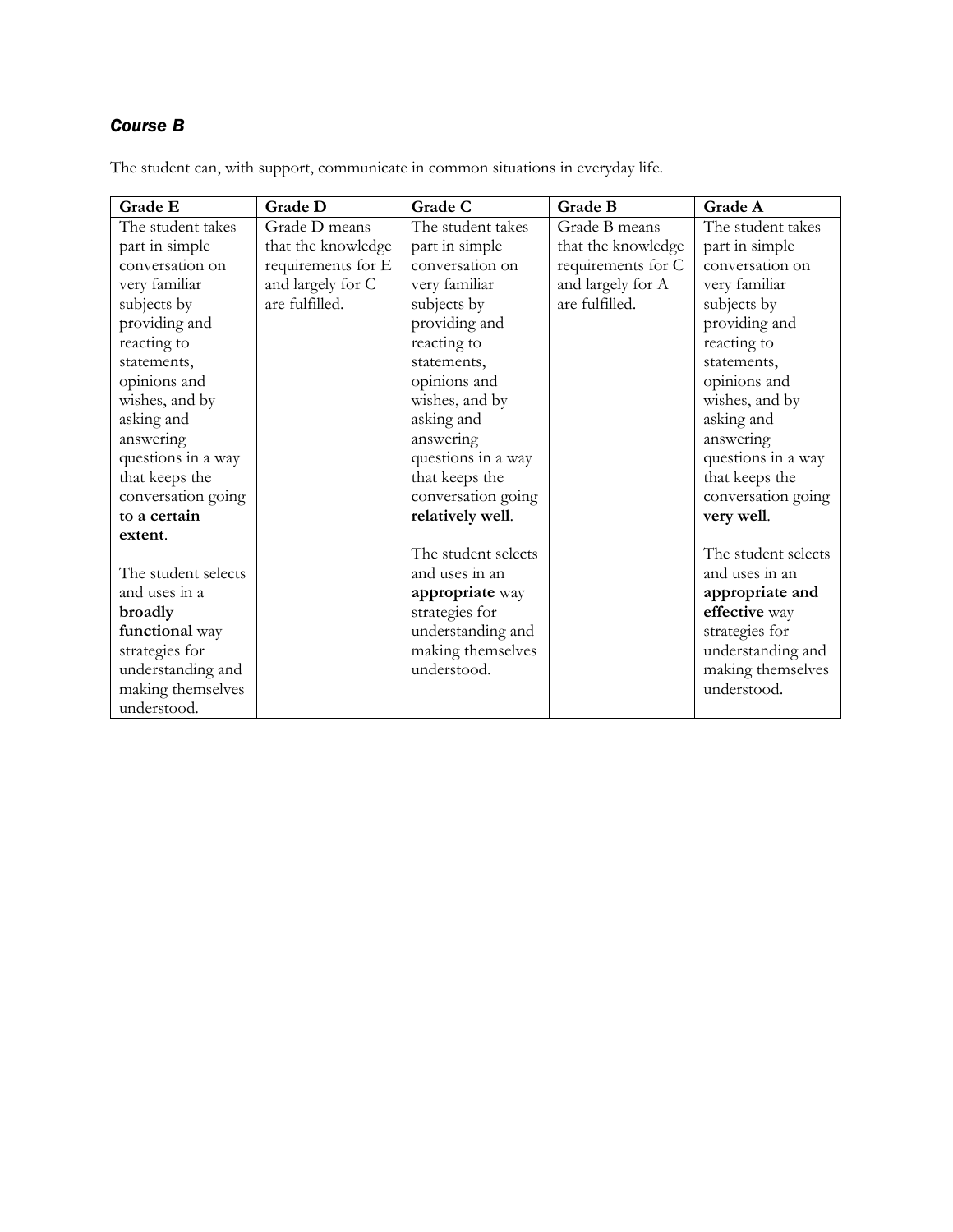The student can, with a certain degree of adaptation depending on the purpose and conversation partner, communicate using simple language in common situations in everyday, social, student and working life.

| Grade E              | Grade D            | Grade C              | Grade B            | Grade A              |
|----------------------|--------------------|----------------------|--------------------|----------------------|
| The student takes    | Grade D means      | The student takes    | Grade B means      | The student takes    |
| part in simple       | that the knowledge | part in simple       | that the knowledge | part in simple       |
| conversation and     | requirements for E | conversation and     | requirements for C | conversation and     |
| discussion on        | and largely for C  | discussion on        | and largely for A  | discussion on        |
| familiar subjects by | are fulfilled      | familiar subjects by | are fulfilled.     | familiar subjects by |
| providing and        |                    | providing and        |                    | providing and        |
| seeking opinions,    |                    | seeking opinions,    |                    | seeking opinions,    |
| thoughts and         |                    | thoughts and         |                    | thoughts and         |
| information in a     |                    | information in a     |                    | information in a     |
| way that moves       |                    | way that moves       |                    | way that moves       |
| forward the          |                    | forward the          |                    | forward the          |
| conversation and     |                    | conversation and     |                    | conversation and     |
| discussion to a      |                    | discussion.          |                    | discussion and       |
| certain extent.      |                    |                      |                    | gives them more      |
|                      |                    | The student selects  |                    | breadth or           |
| The student selects  |                    | and uses in an       |                    | depth.               |
| and uses in a        |                    | appropriate way      |                    |                      |
| broadly              |                    | strategies that      |                    | The student selects  |
| functional way       |                    | facilitate the       |                    | and uses in an       |
| strategies that      |                    | interaction.         |                    | appropriate and      |
| facilitate the       |                    |                      |                    | effective way        |
| interaction.         |                    |                      |                    | strategies that      |
|                      |                    |                      |                    | facilitate the       |
|                      |                    |                      |                    | interaction.         |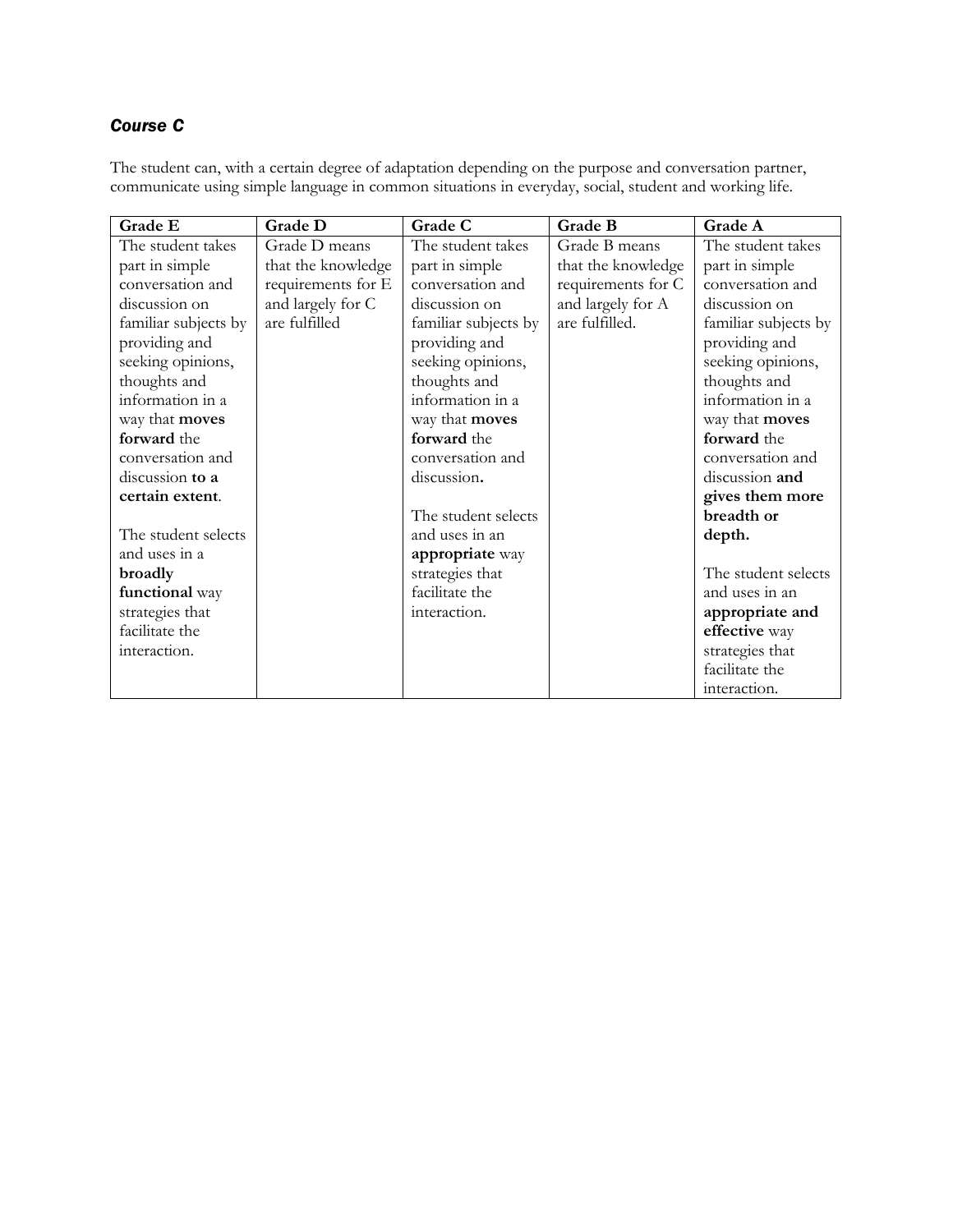The student can, with a certain degree of adaptation depending on the purpose and conversation partner, communicate in both informal and more formal situations in everyday, social, student and working life.

| Grade E                 | Grade D            | Grade C              | <b>Grade B</b>     | Grade A              |
|-------------------------|--------------------|----------------------|--------------------|----------------------|
| The student takes       | Grade D means      | The student takes    | Grade B means      | The student takes    |
| part in                 | that the knowledge | part in              | that the knowledge | part in              |
| conversation and        | requirements for E | conversation and     | requirements for C | conversation and     |
| discussion on           | and largely for C  | discussion on        | and largely for A  | discussion on        |
| familiar subjects by    | are fulfilled.     | familiar subjects by | are fulfilled.     | familiar subjects by |
| expressing and          |                    | expressing and       |                    | expressing and       |
| responding to           |                    | responding to        |                    | responding to        |
| opinions using          |                    | opinions using       |                    | opinions using       |
| simple arguments,       |                    | more elaborate       |                    | well-developed       |
| and providing and       |                    | arguments, and by    |                    | arguments, and by    |
| seeking thoughts        |                    | providing and        |                    | providing and        |
| and information in      |                    | seeking thoughts     |                    | seeking thoughts     |
| a way that <b>moves</b> |                    | and information in   |                    | and information in   |
| forward the             |                    | a way that moves     |                    | a way that moves     |
| conversation and        |                    | forward the          |                    | forward the          |
| discussion to a         |                    | conversation and     |                    | conversation and     |
| certain extent.         |                    | discussion.          |                    | discussion and       |
|                         |                    |                      |                    | gives them more      |
| The student selects     |                    | The student selects  |                    | breadth or depth.    |
| and uses in a           |                    | and uses in an       |                    |                      |
| broadly                 |                    | appropriate way      |                    | The student selects  |
| functional way          |                    | strategies that      |                    | and uses in an       |
| strategies that         |                    | resolve any          |                    | appropriate and      |
| resolve any             |                    | problems in the      |                    | effective way        |
| problems in the         |                    | interaction          |                    | strategies that      |
| interaction.            |                    |                      |                    | resolve any          |
|                         |                    |                      |                    | problems in the      |
|                         |                    |                      |                    | interaction.         |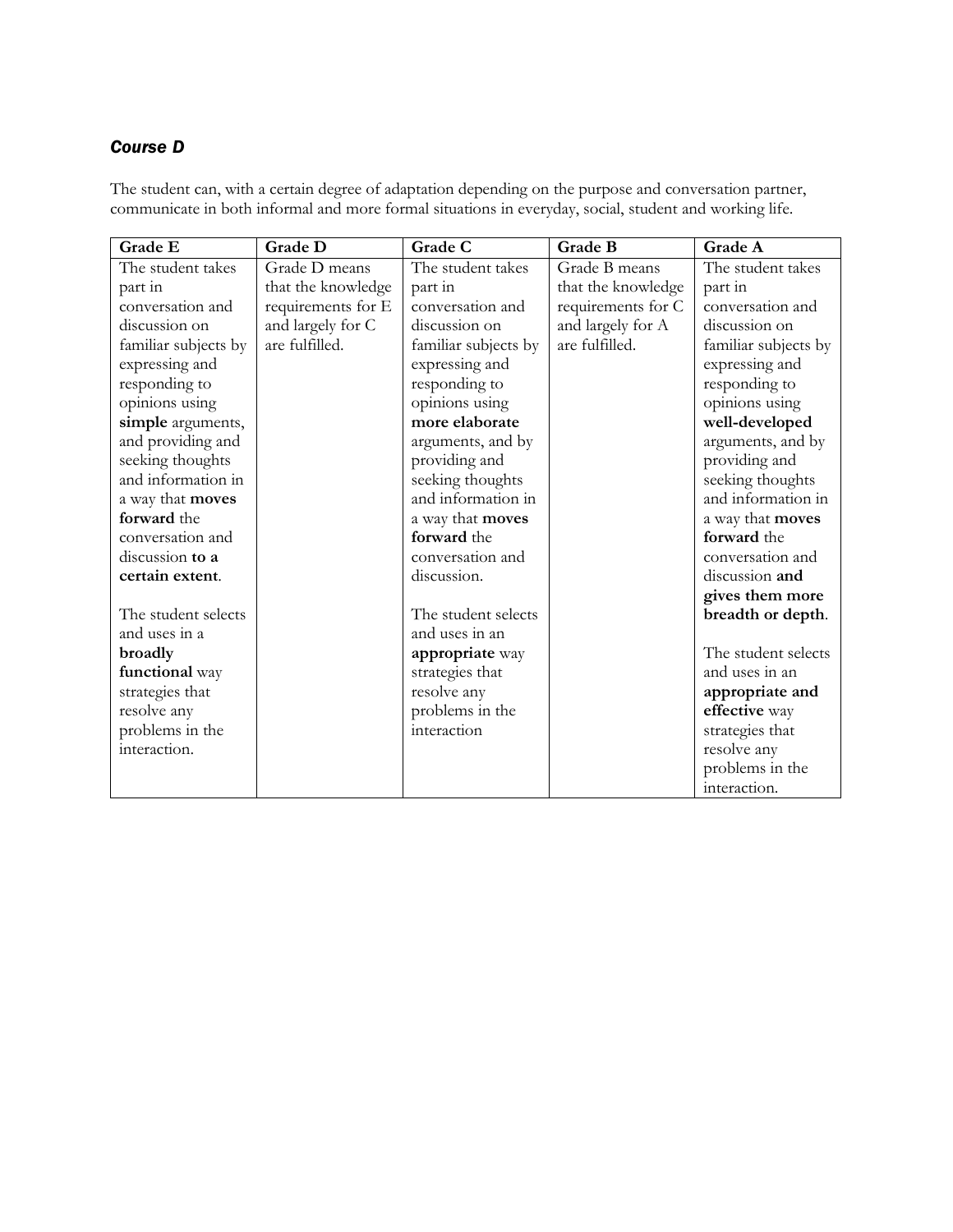*Oral production*

#### *Course A*

The student can, with support, communicate using simple language in some situations concerned with them personally.

| Grade E             | <b>Grade D</b>     | Grade C             | Grade B            | Grade A             |
|---------------------|--------------------|---------------------|--------------------|---------------------|
| The student uses    | Grade D means      | The student uses    | Grade B means      | The student uses    |
| common words        | that the knowledge | words and           | that the knowledge | coherent phrases    |
| and simple          | requirements for E | common phrases      | requirements for C | and sentences to    |
| phrases to talk     | and largely for C  | to talk about their | and largely for A  | talk about their    |
| about their         | are fulfilled.     | personal            | are fulfilled.     | personal            |
| personal            |                    | circumstances and   |                    | circumstances and   |
| circumstances and   |                    | experiences.        |                    | experiences.        |
| experiences.        |                    |                     |                    |                     |
|                     |                    | The student selects |                    | The student selects |
| The student selects |                    | and uses in an      |                    | and uses in an      |
| and uses in a       |                    | appropriate way     |                    | appropriate and     |
| broadly             |                    | gestures and other  |                    | effective way       |
| functional way      |                    | strategies to make  |                    | gestures and other  |
| gestures and other  |                    | themselves          |                    | strategies to make  |
| strategies to make  |                    | understood          |                    | themselves          |
| themselves          |                    |                     |                    | understood          |
| understood.         |                    |                     |                    |                     |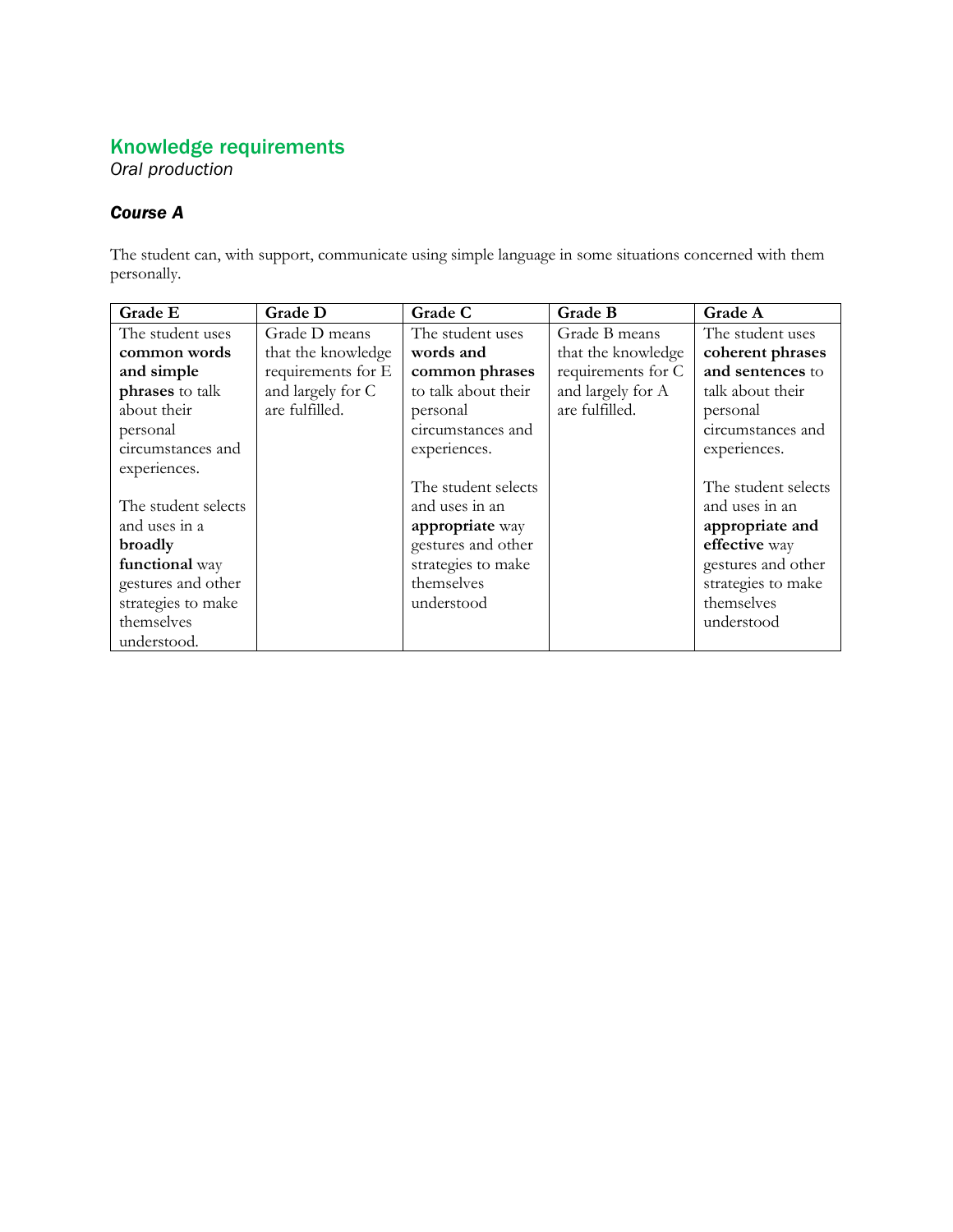The student can, with support, communicate using simple language and with the aid of gestures in common situations in everyday life.

| Grade E             | <b>Grade D</b>     | Grade C             | Grade B            | Grade A             |
|---------------------|--------------------|---------------------|--------------------|---------------------|
| The student talks   | Grade D means      | The student talks   | Grade B means      | The student talks   |
| in a simple way     | that the knowledge | in a more           | that the knowledge | in a well-          |
| about their         | requirements for E | elaborate way       | requirements for C | developed way       |
| personal            | and largely for C  | about their         | and largely for A  | about their         |
| experiences and     | are fulfilled.     | personal            | are fulfilled.     | personal            |
| about individuals,  |                    | experiences and     |                    | experiences and     |
| places and          |                    | about individuals,  |                    | about individuals,  |
| incidents they are  |                    | places and          |                    | places and          |
| very familiar with. |                    | incidents they are  |                    | incidents they are  |
|                     |                    | very familiar with. |                    | very familiar with. |
| The student         |                    |                     |                    |                     |
| expresses           |                    | The student         |                    | The student         |
| themselves in an    |                    | expresses           |                    | expresses           |
| intelligible and    |                    | themselves in a     |                    | themselves in a     |
| fairly coherent     |                    | relatively clear    |                    | clear and very      |
| way.                |                    | and coherent        |                    | coherent way.       |
|                     |                    | way.                |                    |                     |
| The student selects |                    |                     |                    | The student selects |
| and uses in a       |                    | The student selects |                    | and uses in an      |
| broadly             |                    | and uses in an      |                    | appropriate and     |
| functional way      |                    | appropriate way     |                    | effective way       |
| several strategies  |                    | several strategies  |                    | several strategies  |
| for making          |                    | for making          |                    | for making          |
| themselves          |                    | themselves          |                    | themselves          |
| understood          |                    | understood.         |                    | understood.         |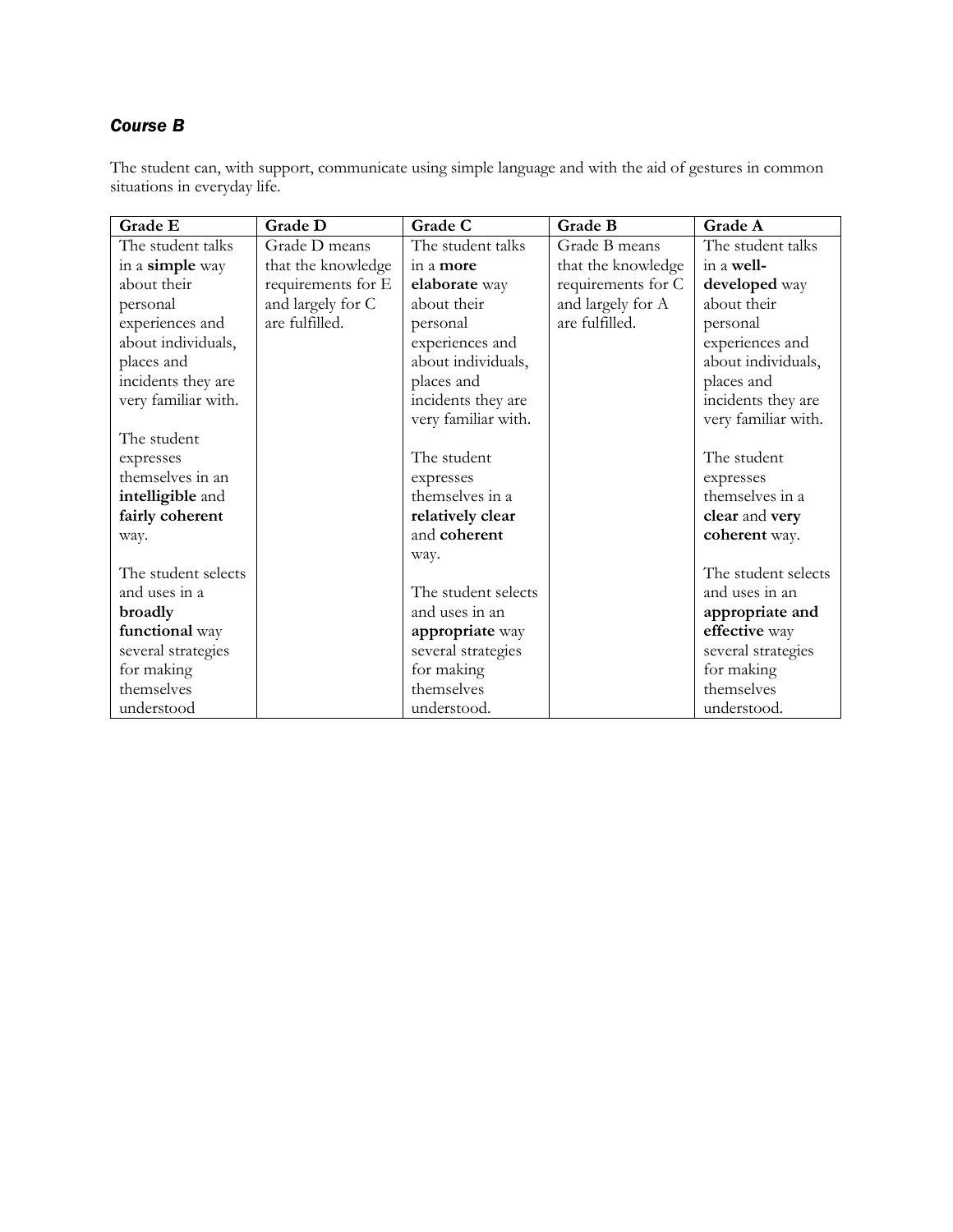The student can, with a certain degree of adaptation depending on the purpose and recipient, communicate using simple language in common situations in everyday, social, student and working life.

| Grade E               | Grade D            | Grade C               | Grade B            | Grade A              |
|-----------------------|--------------------|-----------------------|--------------------|----------------------|
| The student gives a   | Grade D means      | The student gives a   | Grade B means      | The student gives a  |
| simple descriptive    | that the knowledge | more elaborate        | that the knowledge | well-developed       |
| account of their      | requirements for E | descriptive account   | requirements for C | descriptive account  |
| personal              | and largely for C  | of their personal     | and largely for A  | of their personal    |
| experiences and       | are fulfilled      | experiences and       | are fulfilled.     | experiences and      |
| opinions regarding    |                    | opinions regarding    |                    | opinions regarding   |
| familiar subjects,    |                    | familiar subjects,    |                    | familiar subjects,   |
| and provides          |                    | and provides          |                    | and provides         |
| simple advice and     |                    | simple advice and     |                    | simple advice and    |
| instructions.         |                    | instructions.         |                    | instructions.        |
|                       |                    |                       |                    |                      |
| The student           |                    | The student           |                    | The student          |
| expresses             |                    | expresses             |                    | expresses            |
| themselves in an      |                    | themselves in a       |                    | themselves in a      |
| intelligible and      |                    | relatively clear      |                    | clear and very       |
| fairly coherent       |                    | and coherent way      |                    | coherent way and     |
| way and               |                    | and demonstrates      |                    | demonstrates         |
| demonstrates a        |                    | relatively good       |                    | good linguistic      |
| certain degree of     |                    | linguistic variation. |                    | variation.           |
| linguistic variation. |                    |                       |                    |                      |
|                       |                    | The student selects   |                    | The student selects  |
| The student selects   |                    | and uses in an        |                    | and uses in an       |
| and uses in a         |                    | appropriate way       |                    | appropriate and      |
| broadly               |                    | different strategies  |                    | effective way        |
| functional way        |                    | for improving         |                    | different strategies |
| different strategies  |                    | communication.        |                    | for improving        |
| for improving         |                    |                       |                    | communication.       |
| communication.        |                    |                       |                    |                      |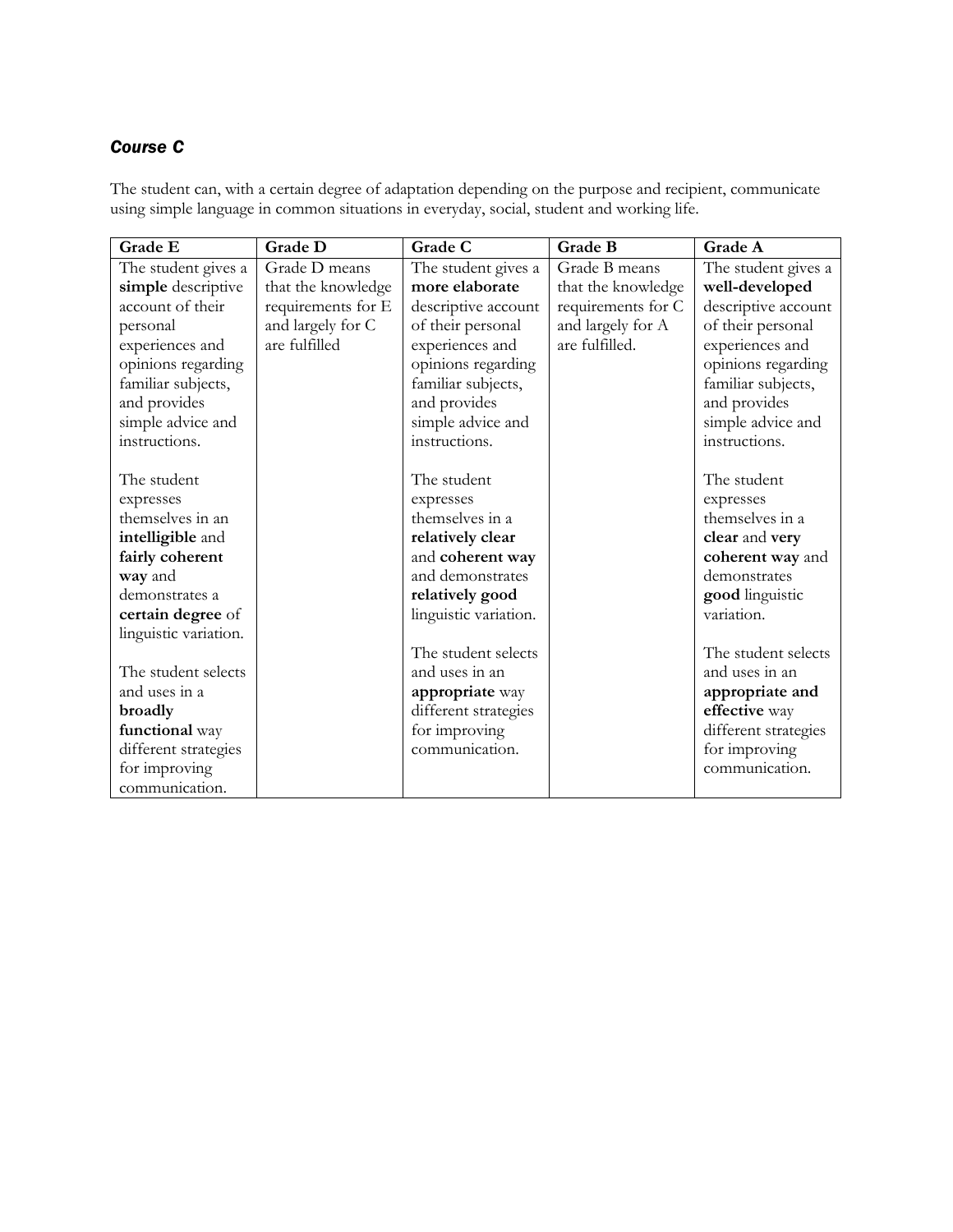The student can, with a certain degree of adaptation depending on the purpose and recipient, communicate in both informal and more formal situations in everyday, social, student and working life.

| Grade E               | Grade D            | Grade C               | Grade B            | Grade A              |
|-----------------------|--------------------|-----------------------|--------------------|----------------------|
| The student gives a   | Grade D means      | The student gives a   | Grade B means      | The student gives a  |
| simple descriptive    | that the knowledge | more elaborate        | that the knowledge | well-developed       |
| account of current    | requirements for E | descriptive account   | requirements for C | account of current   |
| happenings,           | and largely for C  | of current.           | and largely for A  | happenings,          |
| experiences,          | are fulfilled.     | happenings,           | are fulfilled.     | experiences,         |
| impressions and       |                    | experiences,          |                    | impressions and      |
| opinions, and gives   |                    | impressions and       |                    | opinions, and gives  |
| advice and            |                    | opinions, and gives   |                    | advice and           |
| instructions.         |                    | advice and            |                    | instructions.        |
|                       |                    | instructions.         |                    |                      |
| The student           |                    |                       |                    | The student          |
| expresses             |                    | The student           |                    | expresses            |
| themselves with a     |                    | expresses             |                    | themselves with a    |
| certain degree of     |                    | themselves with a     |                    | good degree of       |
| fluency and in a      |                    | fair degree of        |                    | fluency and in a     |
| fairly coherent       |                    | fluency and in a      |                    | very coherent        |
| way, and              |                    | coherent way, and     |                    | way, and             |
| demonstrates a        |                    | demonstrates          |                    | demonstrates         |
| certain degree of     |                    | relatively good       |                    | good linguistic      |
| linguistic variation. |                    | linguistic variation. |                    | variation.           |
|                       |                    |                       |                    |                      |
| The student selects   |                    | The student selects   |                    | The student selects  |
| and uses in a         |                    | and uses in an        |                    | and uses in an       |
| broadly               |                    | appropriate way       |                    | appropriate and      |
| functional way        |                    | different strategies  |                    | effective way        |
| different strategies  |                    | for improving         |                    | different strategies |
| for improving         |                    | communication.        |                    | for improving        |
| communication.        |                    |                       |                    | communication.       |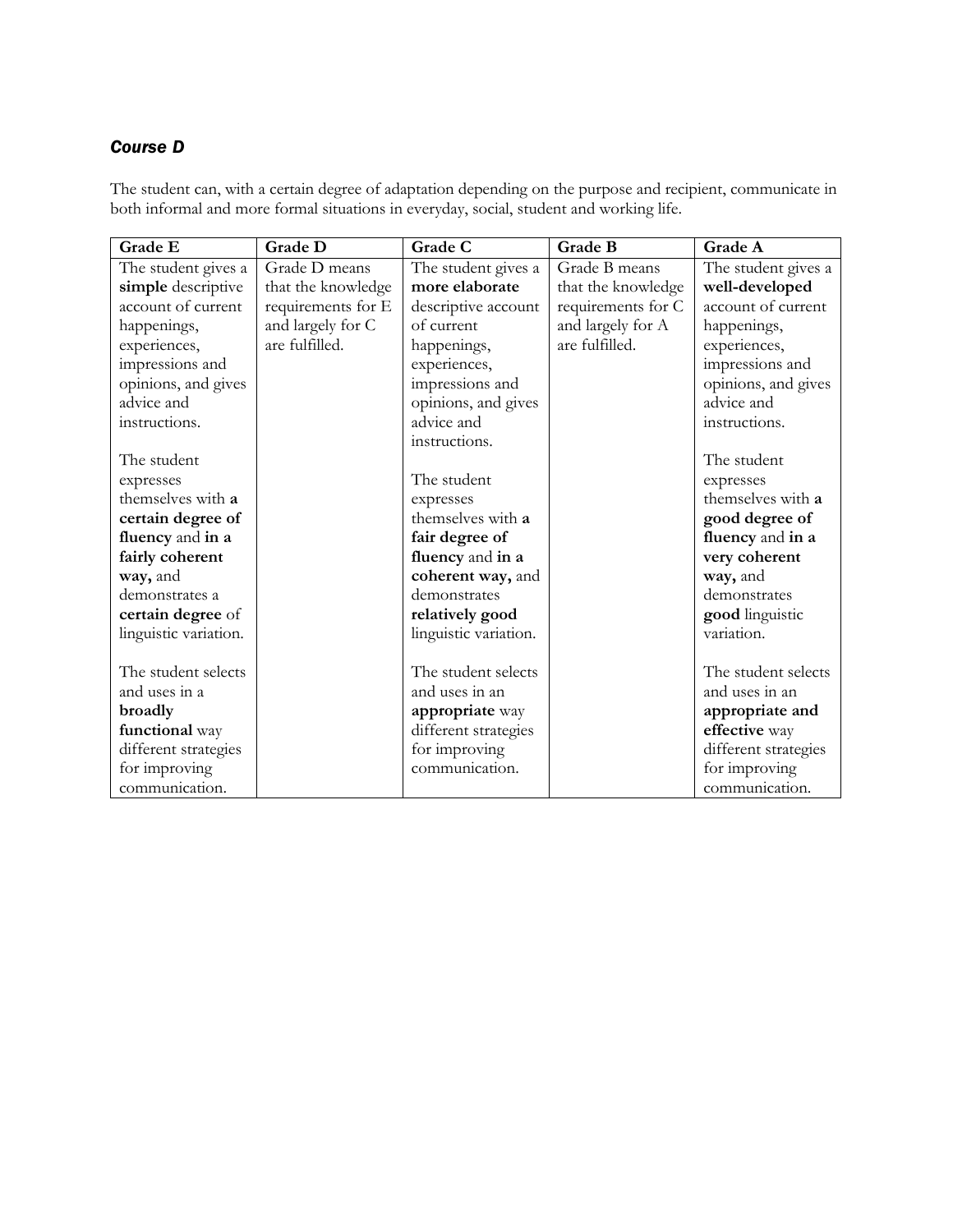*Writing skills*

# *Course A*

The student can write using the alphabet in several everyday situations.

| Grade E                  | <b>Grade D</b>     | Grade C             | <b>Grade B</b>     | Grade A             |
|--------------------------|--------------------|---------------------|--------------------|---------------------|
| The student uses         | Grade D means      | The student uses    | Grade B means      | The student uses    |
| simple words and         | that the knowledge | words, symbols      | that the knowledge | words, symbols      |
| symbols to write         | requirements for E | and simple          | requirements for C | and phrases to      |
| down their               | and largely for C  | phrases to write    | and largely for A  | write down their    |
| personal details in      | are fulfilled.     | down their          | are fulfilled.     | personal details in |
| a number of              |                    | personal details in |                    | a number of         |
| situations that          |                    | a number of         |                    | situations that     |
| commonly arise.          |                    | situations that     |                    | commonly arise.     |
|                          |                    | commonly arise.     |                    |                     |
| The student writes       |                    |                     |                    | The student writes  |
| down in a <b>broadly</b> |                    | The student writes  |                    | down in a very      |
| functional way           |                    | down in a           |                    | functional way      |
| important                |                    | functional way      |                    | important           |
| information based        |                    | important           |                    | information based   |
| on personal needs.       |                    | information based   |                    | on personal needs.  |
|                          |                    | on personal needs.  |                    |                     |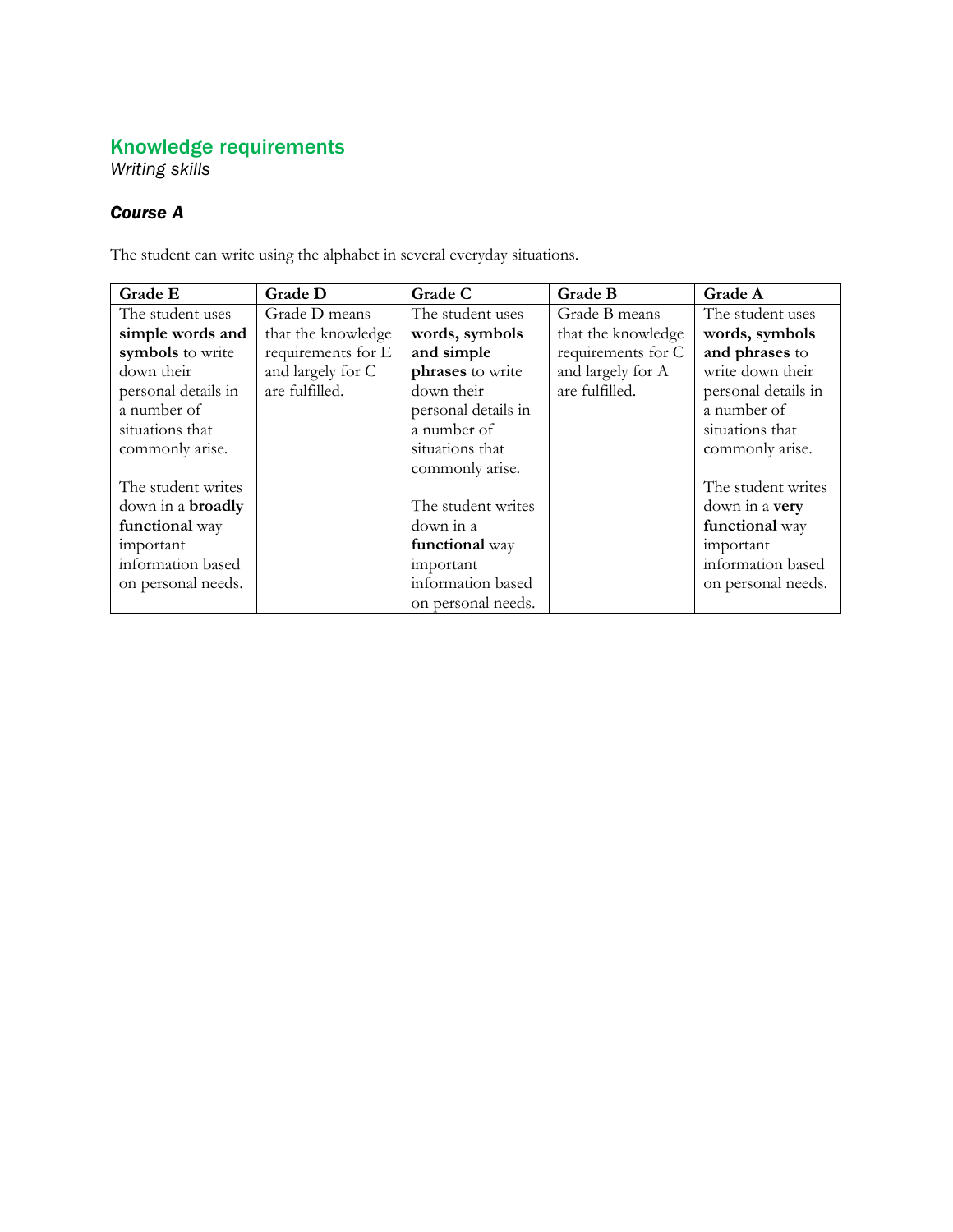The student can write some simple texts to communicate in common situations in everyday life.

| Grade E             | <b>Grade D</b>     | Grade C             | Grade B            | Grade A             |
|---------------------|--------------------|---------------------|--------------------|---------------------|
| The student writes  | Grade D means      | The student writes  | Grade B means      | The student writes  |
| simple and          | that the knowledge | simple and          | that the knowledge | simple and clear    |
| intelligible short  | requirements for E | relatively clear    | requirements for C | short messages,     |
| messages, greetings | and largely for C  | short messages,     | and largely for A  | greetings and texts |
| and texts about     | are fulfilled      | greetings and texts | are fulfilled.     | about themselves    |
| themselves and      |                    | about themselves    |                    | and what they have  |
| what they have      |                    | and what they have  |                    | experienced.        |
| experienced.        |                    | experienced.        |                    |                     |
|                     |                    |                     |                    | The student creates |
| The student creates |                    | The student creates |                    | contexts in a very  |
| contexts in a       |                    | contexts in a       |                    | functional way.     |
| broadly             |                    | functional way.     |                    | The student selects |
| functional way.     |                    | The student selects |                    | and uses in an      |
| The student selects |                    | and uses in an      |                    | appropriate and     |
| and uses in a       |                    | appropriate way     |                    | effective way       |
| broadly             |                    | several strategies  |                    | several strategies  |
| functional way      |                    | for writing.        |                    | for writing.        |
| several strategies  |                    |                     |                    |                     |
| for writing.        |                    |                     |                    |                     |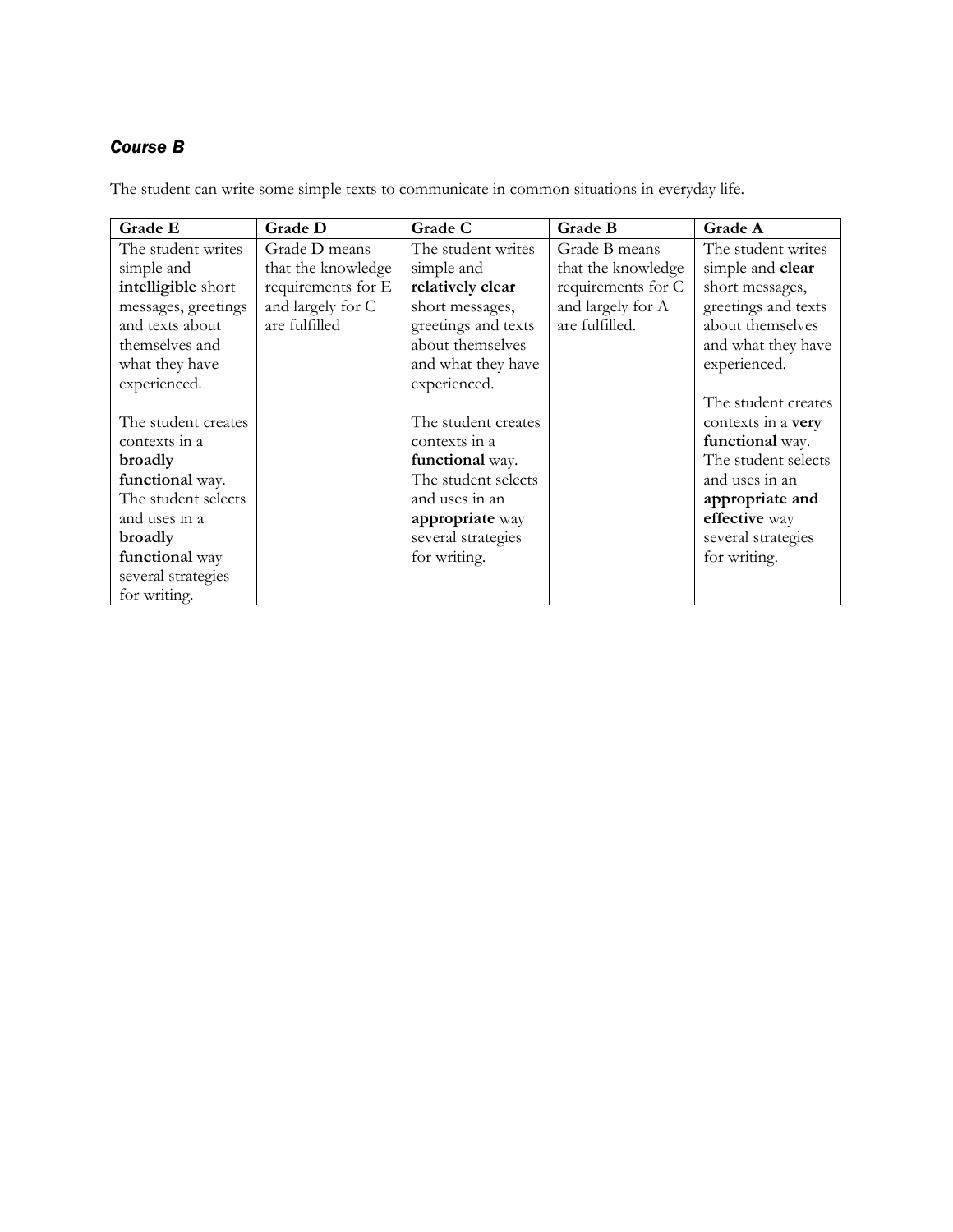The student can, with a certain degree of adaptation depending on the purpose and recipient, communicate in common situations in everyday, social, student and working life.

| Grade E              | Grade D            | Grade C              | Grade B            | Grade A              |
|----------------------|--------------------|----------------------|--------------------|----------------------|
| The student writes   | Grade D means      | The student writes   | Grade B means      | The student writes   |
| coherent and         | that the knowledge | coherent and         | that the knowledge | coherent and clear   |
| intelligible texts   | requirements for E | relatively clear     | requirements for C | texts on             |
| on experiences,      | and largely for C  | texts on             | and largely for A  | experiences,         |
| impressions and      | are fulfilled.     | experiences,         | are fulfilled.     | impressions and      |
| opinions and also    |                    | impressions and      |                    | opinions and also    |
| factual texts on     |                    | opinions and also    |                    | factual texts on     |
| familiar subjects.   |                    | factual texts on     |                    | familiar subjects    |
|                      |                    | familiar subjects.   |                    |                      |
| The student creates  |                    |                      |                    | The student creates  |
| a broadly            |                    | The student creates  |                    | a very functional    |
| functional           |                    | a functional         |                    | structure in their   |
| structure in their   |                    | structure in their   |                    | texts and            |
| texts and            |                    | texts and            |                    | demonstrates         |
| demonstrates a       |                    | demonstrates         |                    | good variation in    |
| certain degree of    |                    | relatively good      |                    | their vocabulary     |
| variation in their   |                    | variation in their   |                    | and sentence         |
| vocabulary and       |                    | vocabulary and       |                    | structure.           |
| sentence structure.  |                    | sentence structure.  |                    |                      |
|                      |                    |                      |                    | The student selects  |
| The student selects  |                    | The student selects  |                    | and uses in an       |
| and uses in a        |                    | and uses in an       |                    | appropriate and      |
| broadly              |                    | appropriate way      |                    | effective way        |
| functional way       |                    | different strategies |                    | different strategies |
| different strategies |                    | for writing.         |                    | for writing.         |
| for writing.         |                    |                      |                    |                      |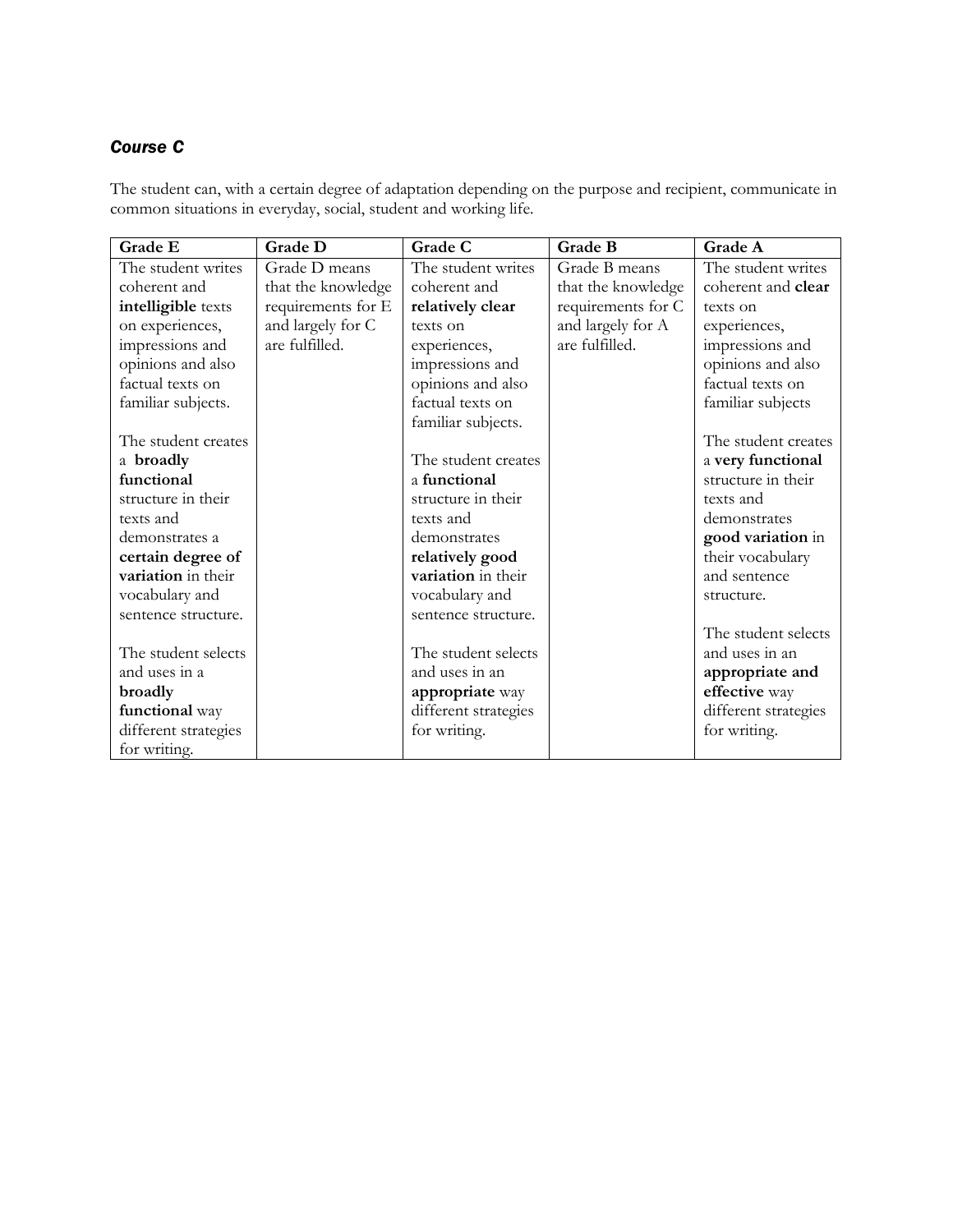The student can, with a certain degree of adaptation depending on the purpose and recipient, communicate in both informal and more formal situations in everyday, social, student and working life.

| Grade E              | Grade D            | Grade C              | Grade B            | Grade A              |
|----------------------|--------------------|----------------------|--------------------|----------------------|
| The student writes   | Grade D means      | The student writes   | Grade B means      | The student writes   |
| with a certain       | that the knowledge | with relative        | that the knowledge | with real fluency    |
| degree of fluency    | requirements for E | fluency              | requirements for C | descriptive,         |
| descriptive,         | and largely for C  | descriptive,         | and largely for A  | explanatory and      |
| explanatory and      | are fulfilled.     | explanatory and      | are fulfilled.     | argumentative texts  |
| argumentative texts  |                    | argumentative texts  |                    | on familiar          |
| on familiar          |                    | on familiar          |                    | subjects.            |
| subjects.            |                    | subjects.            |                    |                      |
|                      |                    |                      |                    | The student creates  |
| The student creates  |                    | The student creates  |                    | a very functional    |
| a broadly            |                    | a functional         |                    | structure in their   |
| functional           |                    | structure in their   |                    | texts and shows      |
| structure in their   |                    | texts and shows      |                    | good variation in    |
| texts and            |                    | relatively good      |                    | their vocabulary     |
| demonstrates a       |                    | variation in their   |                    | and sentence         |
| certain degree of    |                    | vocabulary and       |                    | structure.           |
| variation in their   |                    | sentence structure.  |                    |                      |
| vocabulary and       |                    |                      |                    | The student uses     |
| sentence structure.  |                    | The student uses     |                    | with assuredness     |
|                      |                    | with relative        |                    | simple and more      |
| The student uses     |                    | assuredness          |                    | advanced             |
| with a certain       |                    | simple and more      |                    | grammatical          |
| degree of            |                    | advanced             |                    | structures in their  |
| assuredness          |                    | grammatical          |                    | texts.               |
| simple and more      |                    | structures in their  |                    |                      |
| advanced             |                    | texts.               |                    | The student writes   |
| grammatical          |                    |                      |                    | down and compiles    |
| structures in their  |                    | The student writes   |                    | in a very            |
| texts.               |                    | down and compiles    |                    | functional way       |
|                      |                    | in a functional      |                    | notes for their own  |
| The student writes   |                    | way notes for their  |                    | writing.             |
| down and compiles    |                    | own writing.         |                    |                      |
| in a broadly         |                    |                      |                    | The student selects  |
| functional way       |                    | The student selects  |                    | and uses in an       |
| notes for their own  |                    | and uses in an       |                    | appropriate and      |
| writing.             |                    | appropriate way      |                    | effective way        |
|                      |                    | different strategies |                    | different strategies |
| The student selects  |                    | for writing.         |                    | for writing.         |
| and uses in a        |                    |                      |                    |                      |
| broadly              |                    |                      |                    |                      |
| functional way       |                    |                      |                    |                      |
| different strategies |                    |                      |                    |                      |
| for writing.         |                    |                      |                    |                      |